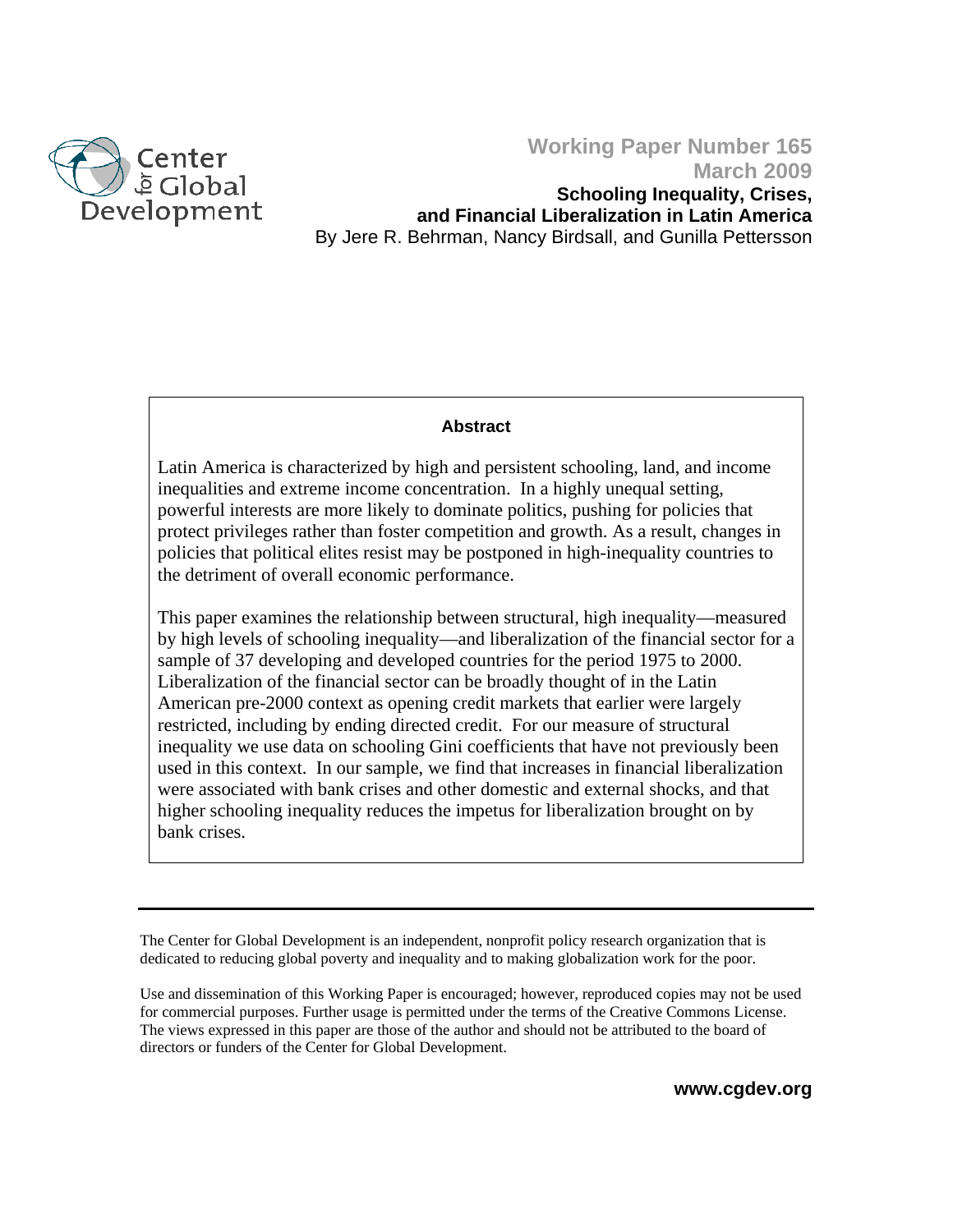Jere R. Behrman, Nancy Birdsall, and Gunilla Pettersson. 2009. "Schooling Inequality, Crises, and Financial Liberalization in Latin America." CGD Working Paper 165. Washington, D.C.: Center for Global Development [http://www.cgdev.org/content/publications/detail/1421333/](http://www.cgdev.org/content/publications/detail/1421333)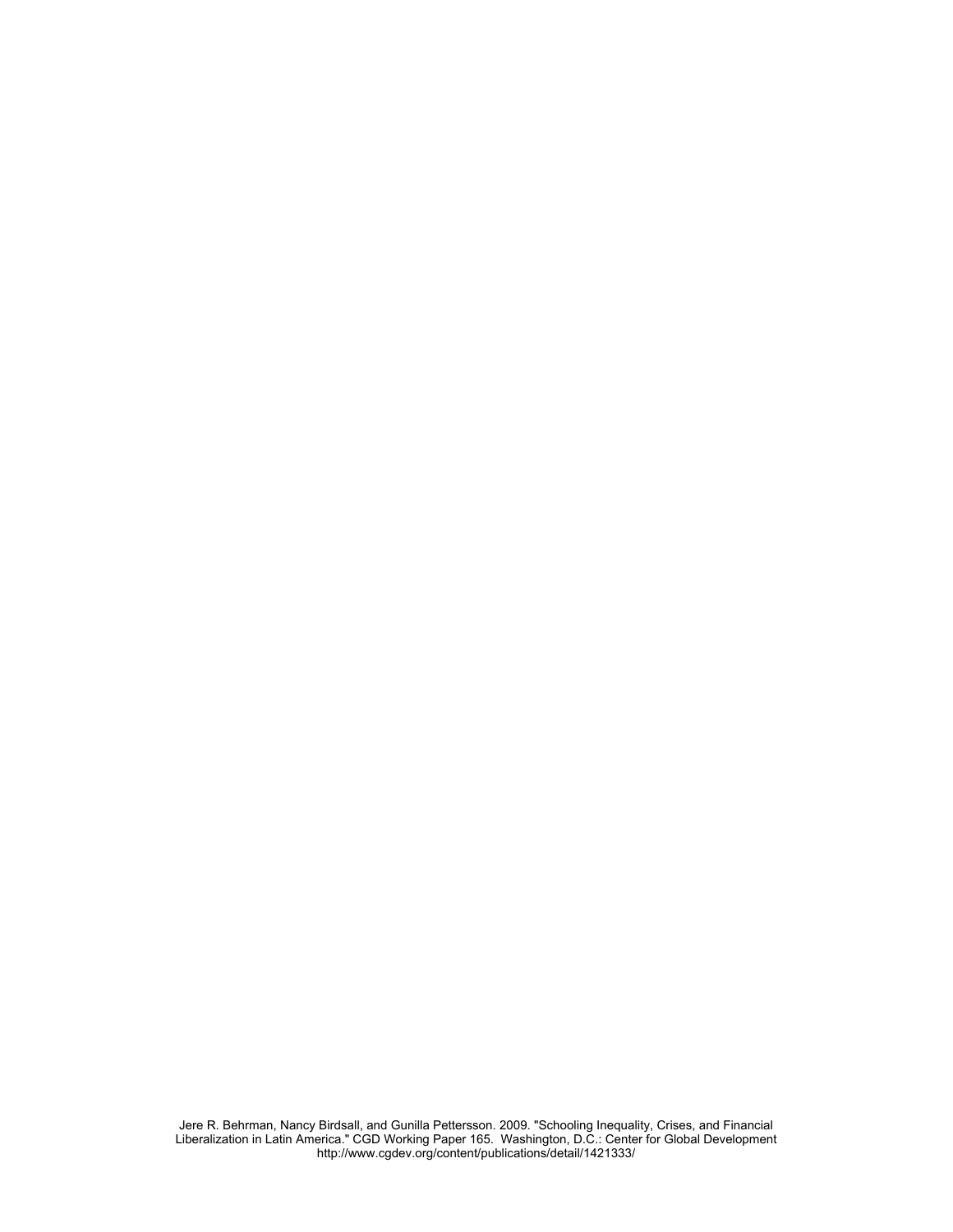# **Schooling Inequality, Crises, and Financial Liberalization in Latin America**

Jere R. Behrman, Nancy Birdsall, and Gunilla Pettersson $<sup>1</sup>$ </sup>

#### **Abstract**

Latin America is characterized by high and persistent schooling, land, and income inequalities and extreme income concentration. In a highly unequal setting, powerful interests are more likely to dominate politics, pushing for policies that protect privileges rather than foster competition and growth. As a result, changes in policies that political elites resist may be postponed in high-inequality countries to the detriment of overall economic performance.

This paper examines the relationship between structural, high inequality—measured by high levels of schooling inequality—and liberalization of the financial sector for a sample of 37 developing and developed countries for the period 1975 to 2000. Liberalization of the financial sector can be broadly thought of in the Latin American pre-2000 context as opening credit markets that earlier were largely restricted, including by ending directed credit. For our measure of structural inequality we use data on schooling Gini coefficients that have not previously been used in this context. In our sample, we find that increases in financial liberalization were associated with bank crises and other domestic and external shocks, and that higher schooling inequality reduces the impetus for liberalization brought on by bank crises.

<sup>&</sup>lt;sup>1</sup> Jere R. Behrman is W.R. Kenan, Jr. Professor of Economics at University of Pennsylvania; Nancy Birdsall is President of the Center for Global Development in Washington, D.C.; and Gunilla Pettersson is a PhD student at the Department of Economics, University of Sussex, UK. This paper is based on a note prepared for the CGD Task Force on Helping Reforms Deliver Growth in Latin America, generously supported by the Open Society Institute. We would like to thank Abdul Abiad for sharing the financial liberalization data, Yan Wang for sharing the schooling Gini coefficient data with us, and Michael Clemens and participants at a CGD Research Seminar for useful comments.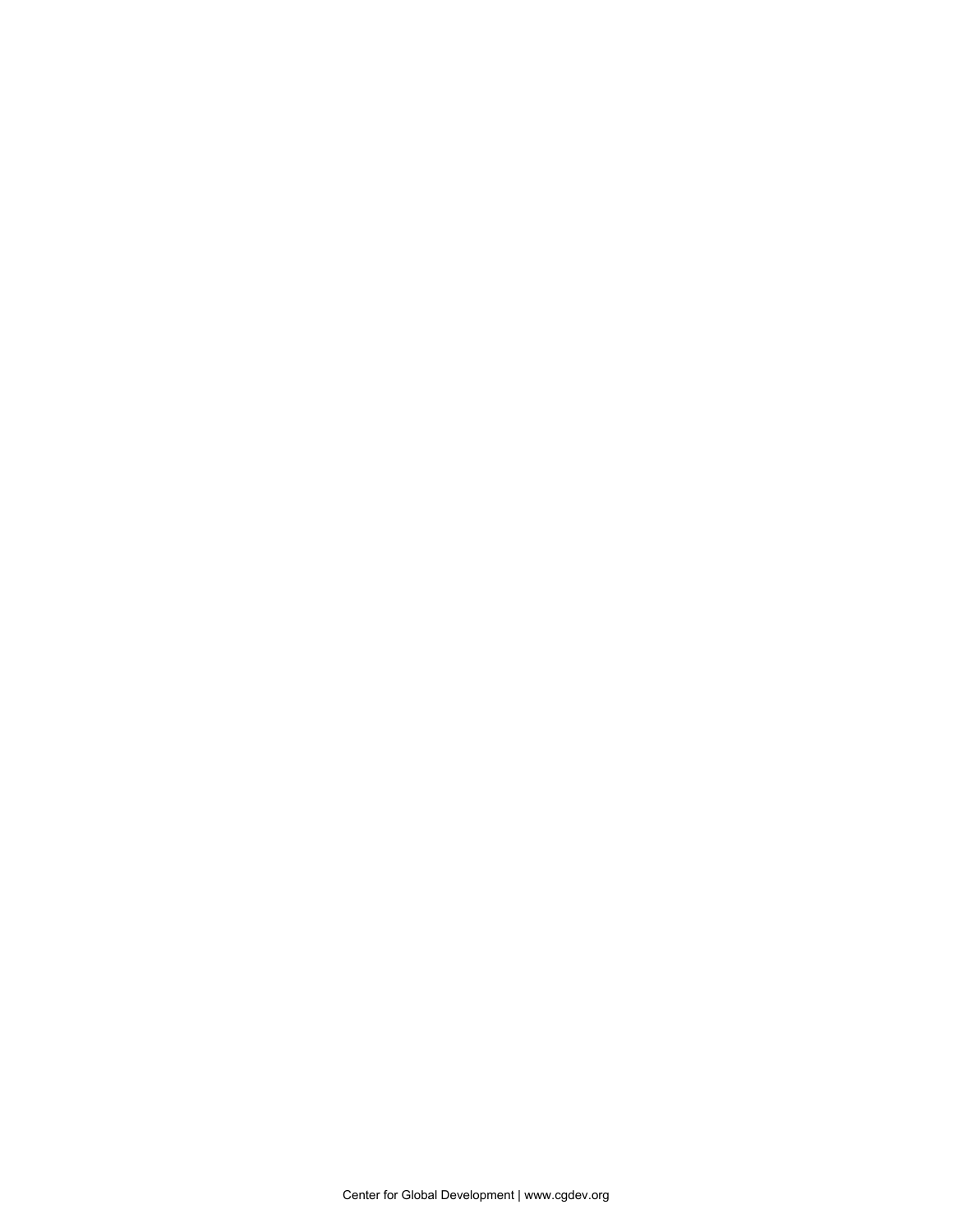#### **Introduction**

Recent studies suggest that inequality, contrary to once-conventional wisdom, is bad for economic growth and development (Cornia and Court 2001; Easterly 2002). Latin America as a region may have been a particular victim of this negative relationship. Birdsall and Londoño (1997) find a negative relationship between inequality of schooling and inequality of land ownership with growth in a cross-country study. They show that Latin America is not a negative outlier in the effect of high income inequality on growth once inequality of these two assets is taken into account.

For Latin America, de Janvry and Sadoulet (1999) and Carter (2004) report the persistence for decades of a relationship between past land inequality and current income inequality. Behrman, Birdsall, and Szekely (2000) find high persistence of schooling inequality across generations in Latin America compared to the U.S. These studies suggest that Latin America suffers from a longstanding problem of inequality of assets, of schooling and of income.

The question we address in this paper is whether there is a relationship between schooling inequality, meant to capture the concentration of power with a small political elite, and the undertaking of policy changes that liberalize and make more open the financial sector. As far as we know this question has not heretofore been addressed for Latin America or for any other region.

We begin by documenting the extent and nature of inequality and liberalizing efforts in Latin America. Then we discuss the motivation for our interest in the relationship between inequality and financial policy shifts, and set out the simple framework used to test this relationship before presenting our regression results. We end with a brief conclusion.

#### **Inequality and Measures of Reform in Latin America**

In this section we describe the extent of inequality in Latin America, the evolution of economic reforms, and the financial liberalization index that we use to construct the dependent variable in our simple model of inequality and financial liberalization.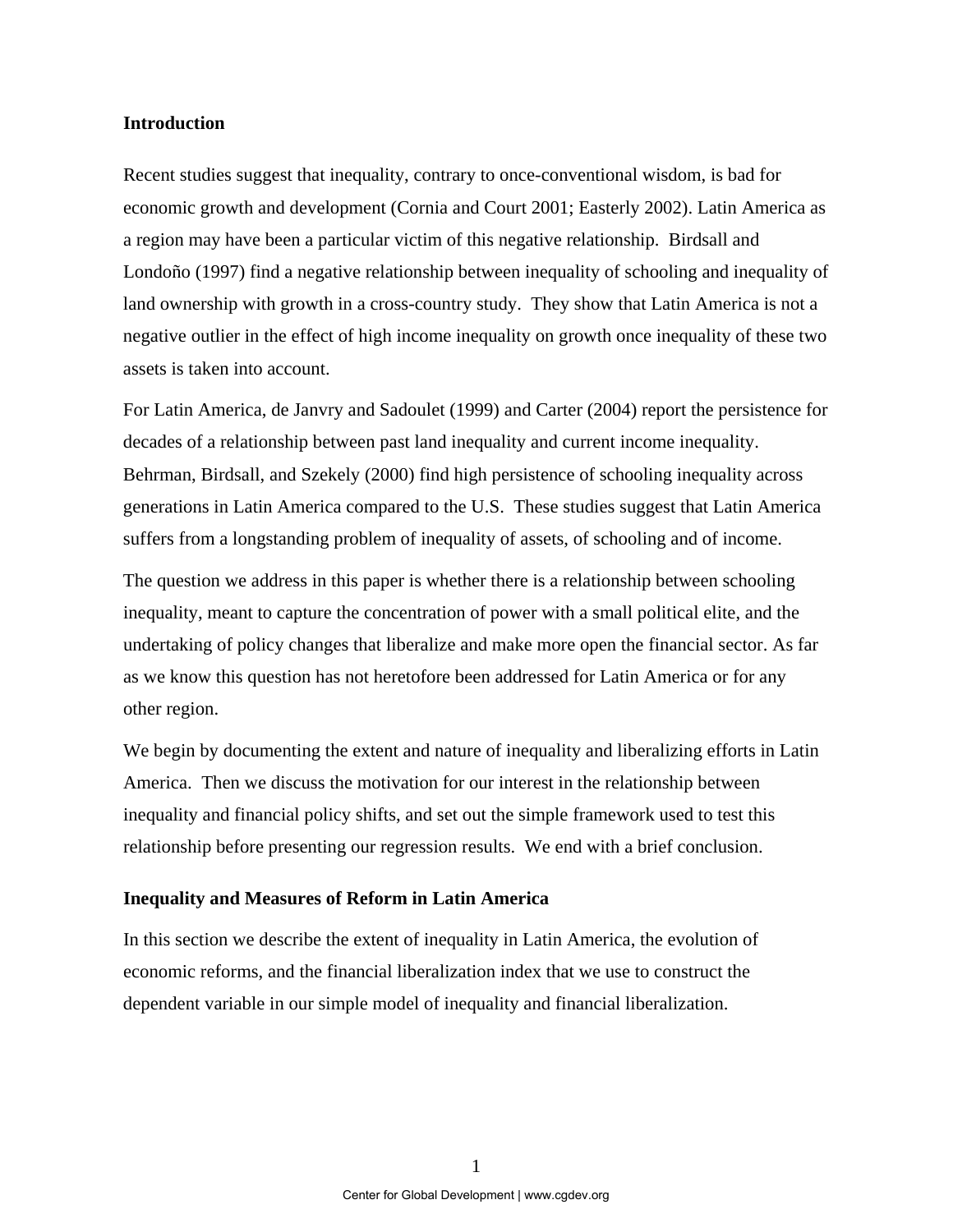#### *Income, Schooling, and Land Inequality*

Latin America has a long history of persistent and high inequality. In the 1980s, income inequality measured by the income Gini coefficient ranged from a "low" of 0.41 in Argentina to a high of 0.57 in Brazil. Average income inequality in the region as a whole for this period was 0.50 compared to 0.30 for high-income OECD countries, and 0.45 for East Asia. Land inequality was also extremely high in Latin America with an average land Gini coefficient of 0.84. By 2000, average income inequality in Latin America had risen to 0.54, in East Asia to 0.49, and in high-income OECD countries to 0.32.

Schooling inequality, measured in terms of grades of schooling attained across adults, was also high in Latin America in the early to mid-80s, averaging 0.46 (schooling Gini coefficient) compared to 0.29 in high-income OECD countries, and 0.39 for East Asia. $^2$  The countries with the highest schooling inequality were both among the poorest in the region (Guatemala, Honduras and Nicaragua), and the richest (Mexico). Average schooling inequality has declined over time, in 2000, the schooling Gini for Latin America as a region was 0.42, for East Asia 0.35, and for high-income OECD countries 0.26.

The decline in schooling inequality in nearly all developing countries since the 1980s is partly due to the fact that most governments have increased spending on basic education. In Latin America the median schooling Gini coefficient has fallen from 0.42 in 1980 to about 0.40 in 2000.<sup>3</sup> The trend since the mid-70s of declining schooling inequality combined with rising income inequality holds for all the Latin American countries in our sample except Peru (Figure 1).<sup>4</sup> Although the overall trend is a decline in schooling inequality, there is notable variation in the schooling inequality paths of our sample countries. For example, schooling inequality in Colombia rose until the mid-90s and then started declining. In Ecuador, schooling inequality declined and then rose before declining again.

<sup>&</sup>lt;sup>2</sup> We refer to schooling rather than education inequality throughout the paper since the inequality measure we use captures inequality in the grades of schooling attained. Education inequality is a broader concept that includes other forms of "learning" and school quality in addition to grades completed in formal education (schooling).

 $3<sup>3</sup>$  For the countries included in our sample.

<sup>&</sup>lt;sup>4</sup> The correlation between the median income Gini and median schooling Gini is -0.91.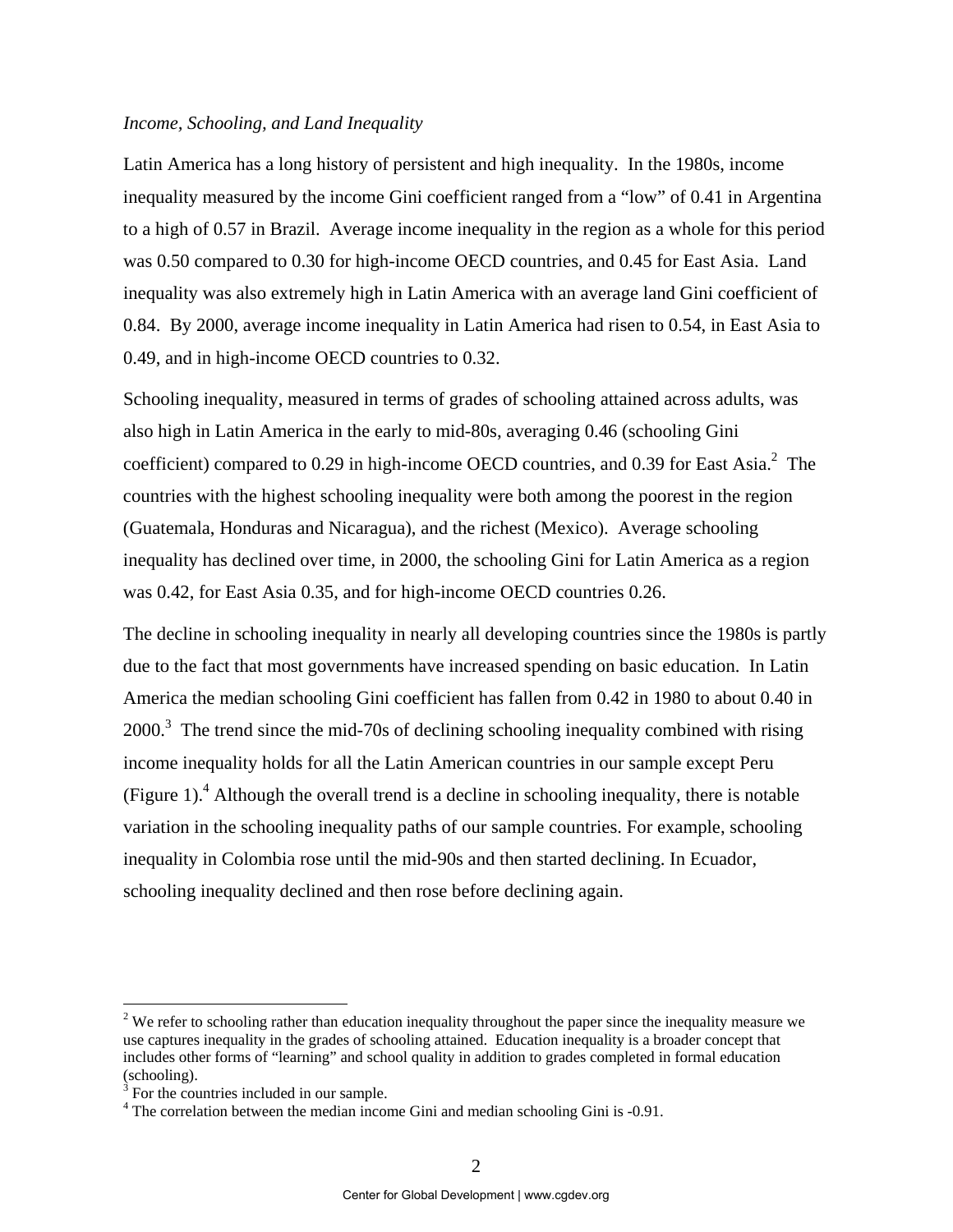

**Figure 1. Schooling and Income Inequality in Latin America 1970-2000** 

#### *Extreme Income Concentration*

Not only are income, land and schooling inequalities widespread in Latin America, but income concentration is extremely high in all countries. The income share of the top 20 percent of the population in Argentina, Brazil, Chile, Colombia, Costa Rica, Mexico, Peru, Uruguay and Venezuela was 45 percent or more in 1980 (Figure 2). In Brazil, the income share of the top 20 percent accounted for an extraordinary 62 percent of total income. By contrast, the income share of the poorest 20 percent of the population was only about 2-6 percent in each country. Income equality did not improve in the late 1990s despite economic reforms meant to promote growth and reduce poverty. Instead, the average income share of the bottom quintile was reduced from an average 4 percent to 3 percent, and the income share of the top quintile rose from roughly 57 percent to 59 percent (WIID 2a; authors' calculations).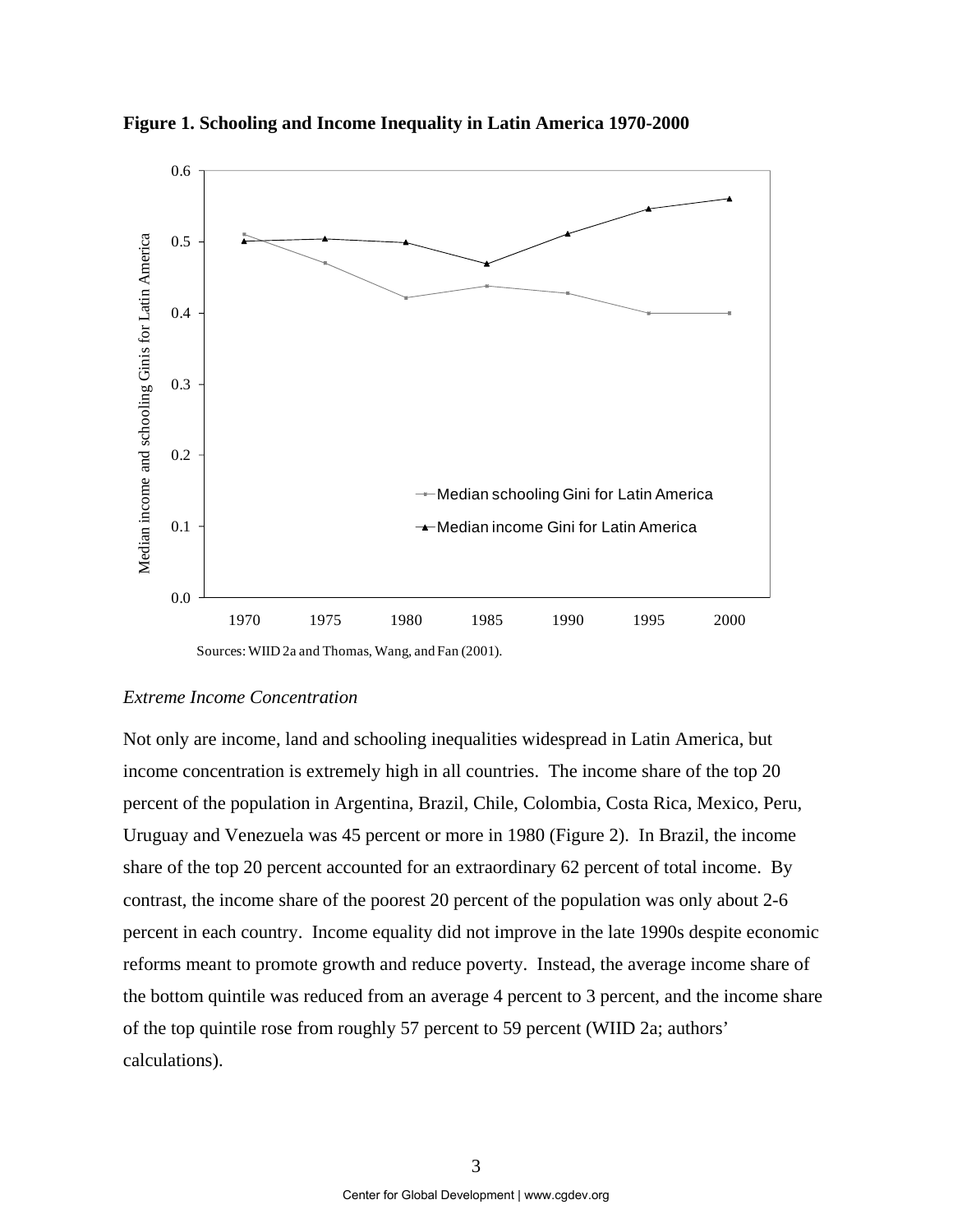#### **Figure 2. Income Shares for Bottom and Top Quintiles in 1980 (percent)**

Income shares bottom and top 20% of the population 1980



Source: WIID 2.0a.

 $\overline{a}$ 

#### *Measuring Policy Changes in Latin America since the mid-80s*

In this section we look at two measures of financial liberalization: the financial liberalization index created by Abiad and Mody (2005), and the structural policies index, and its subindices, constructed by Lora  $(2001)$ .<sup>5</sup>

Abiad and Mody (2005) provide a comprehensive measure of the extent of financial liberalization for 41 countries including 13 from Latin America. Their index consists of seven components: directed credit/reserve requirements, entry barriers/pro-competition measures, international capital controls, privatization of banks, interest rate controls, banking

<sup>&</sup>lt;sup>5</sup> Another measure of the extent of financial liberalization constructed by Chinn and Ito (2008) was not used in our analysis since it captures *cross-border* financial transactions only, not *domestic* financial liberalization unlike the Abiad and Mody (2005) index used in this paper.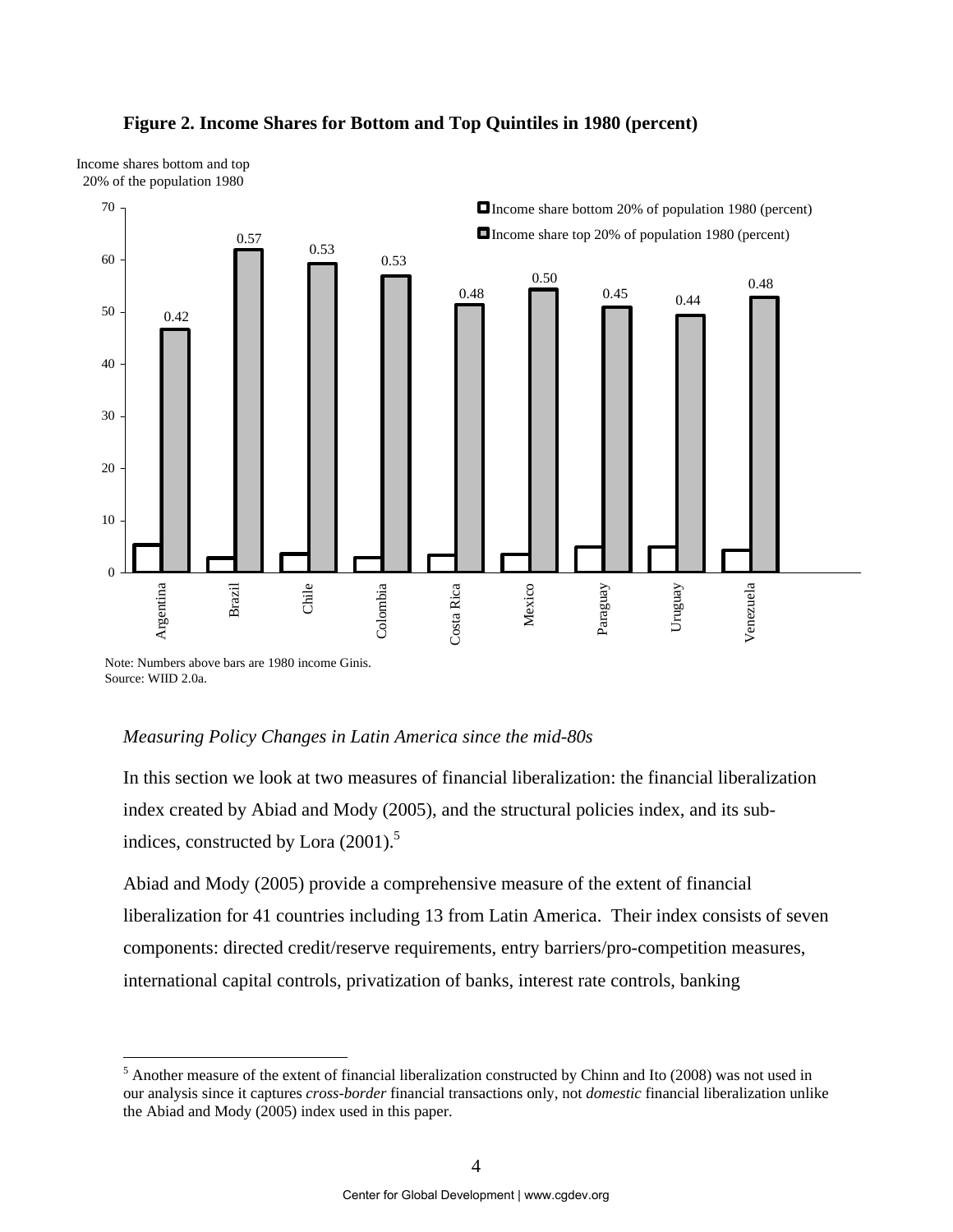supervision and regulation, and security markets. The index ranges from zero to one, and a higher score indicates more widespread financial liberalization.

The change in the financial liberalization index from 1985 to 1995 is substantial for all Latin American countries, with several countries quadrupling their indices over the period. The average score for Latin America tripled from 0.2 in 1985 to 0.6 in 1995. In 1995 Argentina was the country that had reformed the most by this measure, while Brazil and Costa Rica had the lowest scores in the region (Table 1). By comparison, the financial liberalization index for East Asia rose from a higher initial level, 0.46 to 0.72, and for the high-income OECD countries the index increased from 0.7 to 0.9 over the same period. South Asia is lagging behind the other regions with a score of 0.4, but given its low starting level in 1985 (close to 0.1) reform progress, as measured by changes in the index, has been relatively fast.

The Lora (2001) structural policies index only exists for Latin American countries. It describes and measures the degree of liberalization in the areas of trade policy, taxation, privatization, financial and capital market policies, and labor markets. All Latin American countries have undertaken widespread liberalization as indicated by changes in the Lora structural policies index. The regional average on the index in 1985 was 0.33; by 1995 it had risen to 0.53. (A score equal to 1 indicates the highest observation in the sample over the period.)

Looking at the sub-indices of the Lora index we find that it is trade and financial liberalization that dominate, with the regional average for both roughly doubling over the period 1985-1995 (also see Lora and Panizza 2002). <sup>6</sup> As noted by Rodrik (1996, p. 18) "... it is striking how many Latin American countries have come within reaching distance of completing the items on the 'Washington Consensus' in a period of no more than a few years during the 1980s. Mexico, Bolivia, and Argentina, to cite some of the more distinguished examples, have undertaken more trade and financial liberalization and privatization within five years than the East Asian countries have managed in three decades."

<sup>&</sup>lt;sup>6</sup> The financial liberalization index and the financial liberalization component of Lora's structural policies index are highly correlated. The Spearman rank correlation coefficient for the financial liberalization index and Lora's financial policy sub-index is 0.73 and statistically significant at 1%.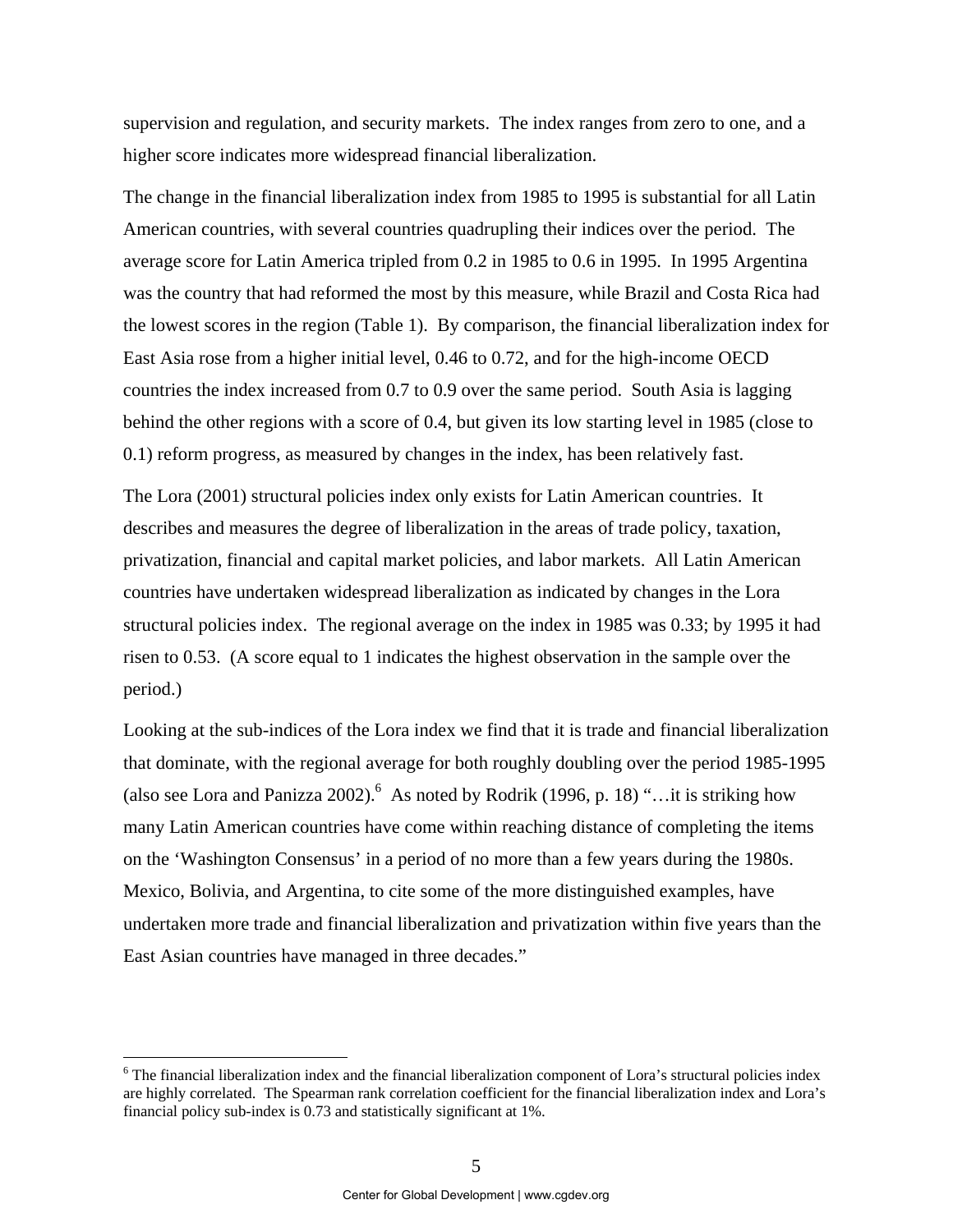|                                              | Financial                         | Financial                         | Lora structural             | Lora structural             |
|----------------------------------------------|-----------------------------------|-----------------------------------|-----------------------------|-----------------------------|
|                                              | liberalization index <sup>1</sup> | liberalization index <sup>1</sup> | policies index <sup>2</sup> | policies index <sup>2</sup> |
|                                              | 1985                              | 1995                              | 1985                        | 1995                        |
|                                              | $(0-1)$                           | $(0-1)$                           | $(0-1)$                     | $(0-1)$                     |
| <b>Argentina</b>                             | 0.10                              | 0.81                              | 0.34                        | 0.60                        |
| <b>Bolivia</b>                               | 0.33                              | 0.71                              | 0.29                        | 0.61                        |
| <b>Brazil</b>                                | 0.05                              | 0.38                              | 0.26                        | 0.52                        |
| <b>Chile</b>                                 | 0.52                              | 0.71                              | 0.49                        | 0.58                        |
| Colombia                                     | 0.05                              | 0.62                              | 0.29                        | 0.52                        |
| <b>Costa Rica</b>                            | 0.10                              | 0.38                              | 0.31                        | 0.54                        |
| <b>Ecuador</b>                               | 0.05                              | 0.62                              | 0.31                        | 0.54                        |
| <b>El Salvador</b>                           | n/a                               | n/a                               | 0.35                        | 0.49                        |
| Guatemala                                    | 0.14                              | 0.62                              | 0.34                        | 0.51                        |
| <b>Honduras</b>                              | n/a                               | n/a                               | n/a                         | 0.49                        |
| <b>Mexico</b>                                | 0.14                              | 0.76                              | 0.40                        | 0.53                        |
| <b>Nicaragua</b>                             | n/a                               | n/a                               | 0.29                        | 0.57                        |
| Paraguay                                     | n/a                               | n/a                               | 0.36                        | 0.56                        |
| Peru                                         | 0.19                              | 0.81                              | 0.28                        | 0.60                        |
| <b>Uruguay</b>                               | 0.48                              | 0.71                              | 0.37                        | 0.45                        |
| <b>Venezuela</b>                             | 0.24                              | 0.43                              | 0.28                        | 0.48                        |
| Regional averages, (unweighted) <sup>3</sup> |                                   |                                   |                             |                             |
| Latin America <sup>4</sup>                   | 0.21                              | 0.61                              | 0.33                        | 0.53                        |
| East Asia <sup>5</sup>                       | 0.46                              | 0.72                              | n/a                         | n/a                         |
| South Asia <sup>6</sup>                      | 0.08                              | 0.37                              | n/a                         | n/a                         |
| High-Income OECD <sup>7</sup>                | 0.68                              | 0.91                              | n/a                         | n/a                         |

**Table 1. Latin America: Liberalization Indices 1985 and 1995** 

Notes:

1. Abiad and Mody (2003) index. The higher the score the more reforms have been undertaken.

2. The higher the score the more reforms have been undertaken.

3. The group mean for Lora reform index in 1995 excludes Honduras.

4. The Lora index only exists for Latin American countries.

5. East Asia includes Hong Kong, Indonesia, Korea, Malaysia, Philippines, Singapore and Thailand.

6. South Asia includes Bangladesh, India, Nepal, Pakistan and Sri Lanka.

7. High-Income OECD countries are: Australia, Canada, France, Germany, Italy, Japan, New Zealand, United Kingdom and United States.

Sources: Abiad and Mody (2003), Lora (2001) and WDI (2005).

Table 1 shows regional and individual country scores for both measures. It is clear, as noted above, that there has been widespread policy change in the region, although Latin American countries began to liberalize their economies in earnest much later than countries in East Asia and high-income OECD countries. The fastest pace of change was between 1989 and 1994 (Lora and Panizza 2002).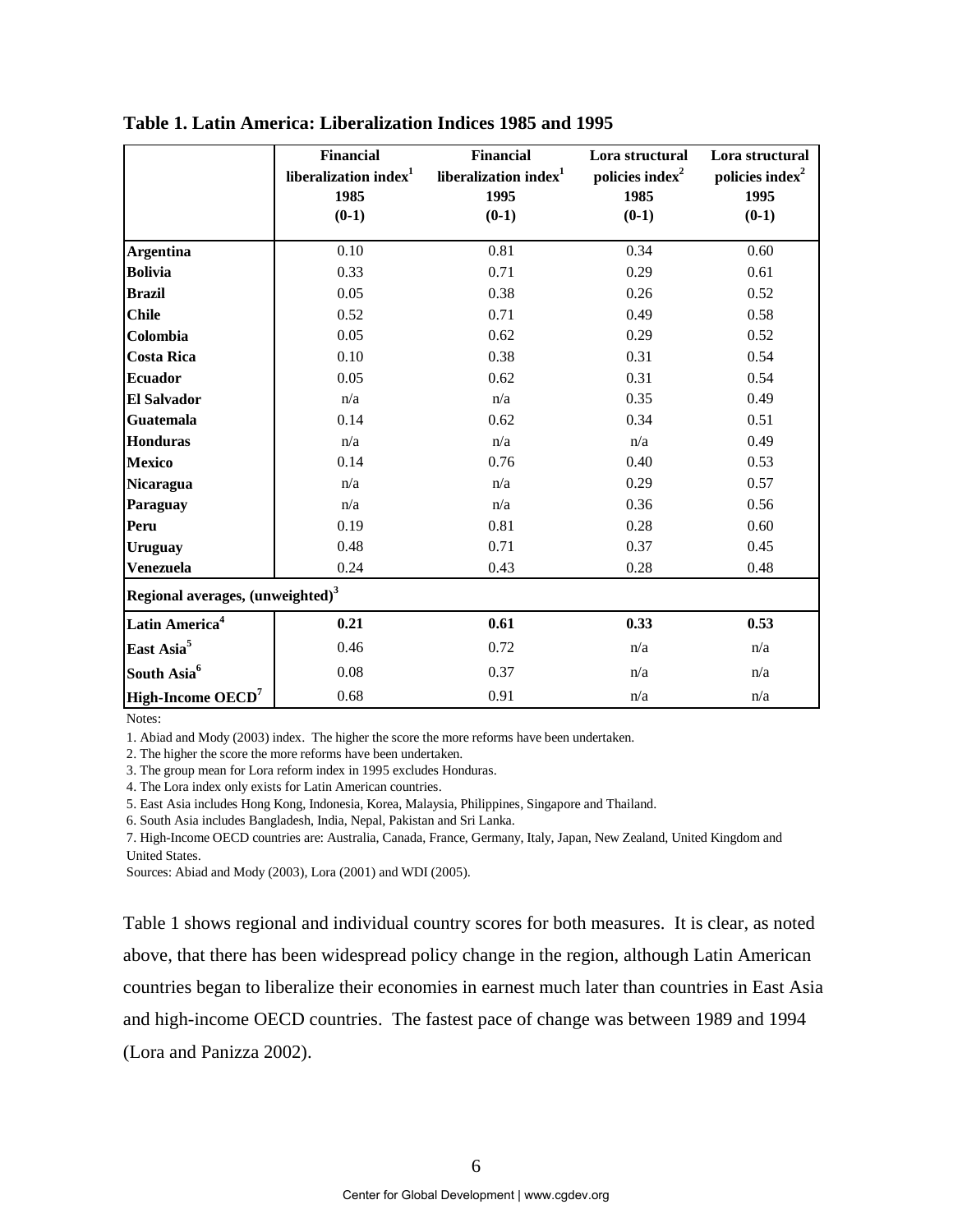Figure 3 shows the progress of financial liberalization for the period 1973 to 2002 for four regions: Latin America, East Asia, South Asia and high-income OECD countries. The degree of financial liberalization as measured by the Abiad and Mody financial liberalization index was fairly similar for high-income OECD countries and East Asian countries in 1973; in contrast Latin America and South Asia had undertaken little financial liberalization at the time. In East Asia and South Asia financial liberalization has been fairly gradual, whereas in Latin America these policy changes were carried out during a much shorter period of time, beginning in the mid-1980s.

Table A1 illustrates the unevenness of liberalizing changes across Latin American countries. For example, significant changes have been carried out in Chile compared to other countries in the region in all areas except privatization. Argentina has fallen behind with respect to trade liberalization, scores the highest for financial liberalization and has the lowest score for tax policy liberalization.<sup>7</sup>

#### **Is There A Relationship between Inequality and Financial Liberalization?**

 $\overline{a}$ 

Longstanding and high inequality as is the case in Latin America may have had direct effects on whether and what liberalizing reforms were undertaken, and in what sequence, and indirect effects on reforms through its impact on the evolution of institutions that were important to the implementation of reforms.

Engerman and Sokoloff (2002) document how countries with certain initial factor endowments – abundant labor and climates and soils conducive to growing cash crops on large plantations – came to have very unequal distributions of wealth, human capital, and political power. The elite classes tended to perpetuate these inequalities through institutions that protected their interests and allowed them to appropriate public resources. As a result,

 $<sup>7</sup>$  The extent of labor market reform varies a lot across countries. The worst performers in terms of labor reform</sup> over the period 1985-1995 as measured by changes in the Lora labor market liberalization sub-index are Bolivia, Uruguay and Venezuela, and Colombia, whereas Brazil and Guatemala scored the highest on the labor market liberalization component in 1995. The degree of privatization varies substantially in the region. Whereas during the period there were hardly any privatizations in Ecuador, Paraguay and Uruguay, cumulative privatizations worth between approximately 8-15 percent of GDP were carried out in Bolivia, Peru and Argentina (Lora 2001). In terms of tax policy liberalization, Paraguay, Costa Rica and Guatemala are the countries in the region that have taken reforms the farthest.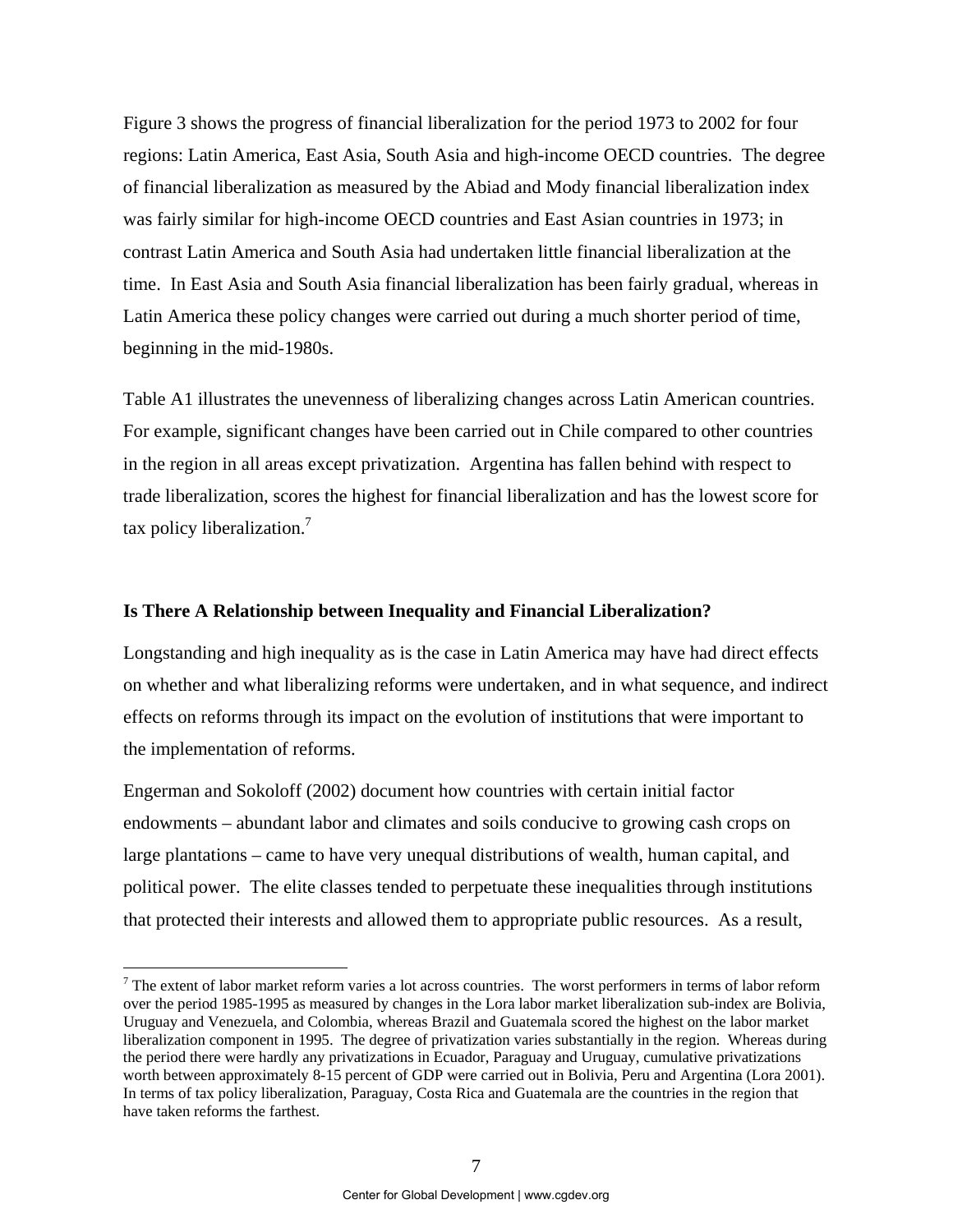institutions that protect the rights of the general population and encourage productive economic activity did not fully develop in many Latin American countries.



**Figure 3. Financial Reform by Region, 1973-2002** 

Source: Authors' computation based on Abiad and Mody (2005).

Inequality may also have a direct negative influence on the reform process. Rodrik (1996) and Birdsall (2001) among others suggest why this may be the case. Over time structural conditions in Latin America have tended to leave political as well as economic power in the hands of a small elite. In a highly unequal setting, powerful interests are more likely to dominate politics, and will push for policies that protect their privileges rather than foster competition and growth. They are likely to support reforms, however, in the face of domestic or external circumstances beyond their control. A typical example is a bank or currency crisis when there is a need to calm the markets and bolster foreign investor confidence, or when the benefits to reform are large for the elite, and the cost of inaction substantial.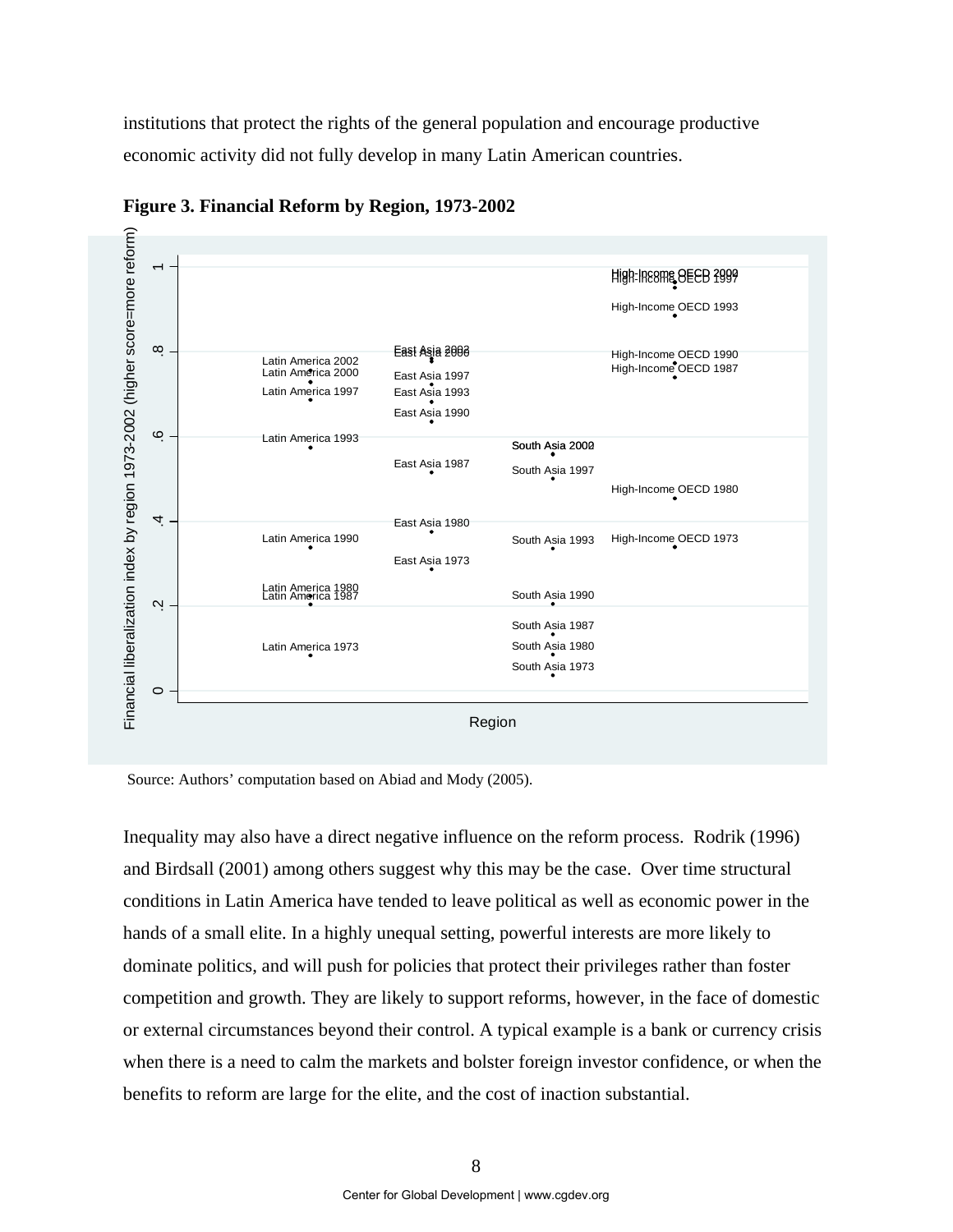In addition, high inequality may help trigger populist bouts of fiscal and monetary indiscipline, particularly prior to elections (IDB 1999). Also, to the extent high income inequality inhibits access to education (as shown for Latin America by Behrman et al. 2000), it may indirectly slow reform; Rodrik (1996) for example suggests that having a welleducated labor force may be necessary for reforms to work<sup>8</sup>; the history of failed conditionality in World Bank and IMF structural adjustment programs suggests that reforms unlikely to work, though promised, are seldom actually implemented $\delta$ .

#### *A simple framework*

We follow Abiad and Mody (2005) in assuming that financial reform occurs in response to some combination of domestic and external shocks coupled with longstanding structural factors.

Relevant shocks in the case of Latin America might be the apparent failure of the import substitution model; the pressure from international institutions such as the International Monetary Fund (IMF) for structural reform; the increasing worldwide trend toward liberalization as the norm; and domestic or external financial and economic crises.

We include a bank crisis variable in the estimation to control for domestic shocks, with past bank crises expected to induce financial reform by forcing decision-makers to address existing weaknesses in the economy, including in financial markets. To capture external shocks we include the US interest rate. For any given domestic interest rate, we expect a higher US interest rate to be positively related to the pace of reform since it puts pressure on policymakers to address weaknesses in domestic financial markets in order to reduce capital outflows. In addition, we include an IMF program variable to test if countries with an IMF program in place have undertaken more financial liberalization. We include average GDP per capita growth in the previous five-year period to test if higher growth is associated with more financial reforms being carried out as the economic environment becomes more accommodating.

<sup>&</sup>lt;sup>8</sup> The hypothesis that higher inequality limits growth because it leads to higher public expenditures for redistributive purposes has not borne up to empirical testing as there is no evidence that greater public expenditures as a proportion of GDP are associated with lower growth – indeed, to the contrary, greater public expenditures are seemingly associated with higher growth (see Easterly and Rebelo 1993).

 $<sup>9</sup>$  Easterly (2008) Repeated SALs; waivers of conditions</sup>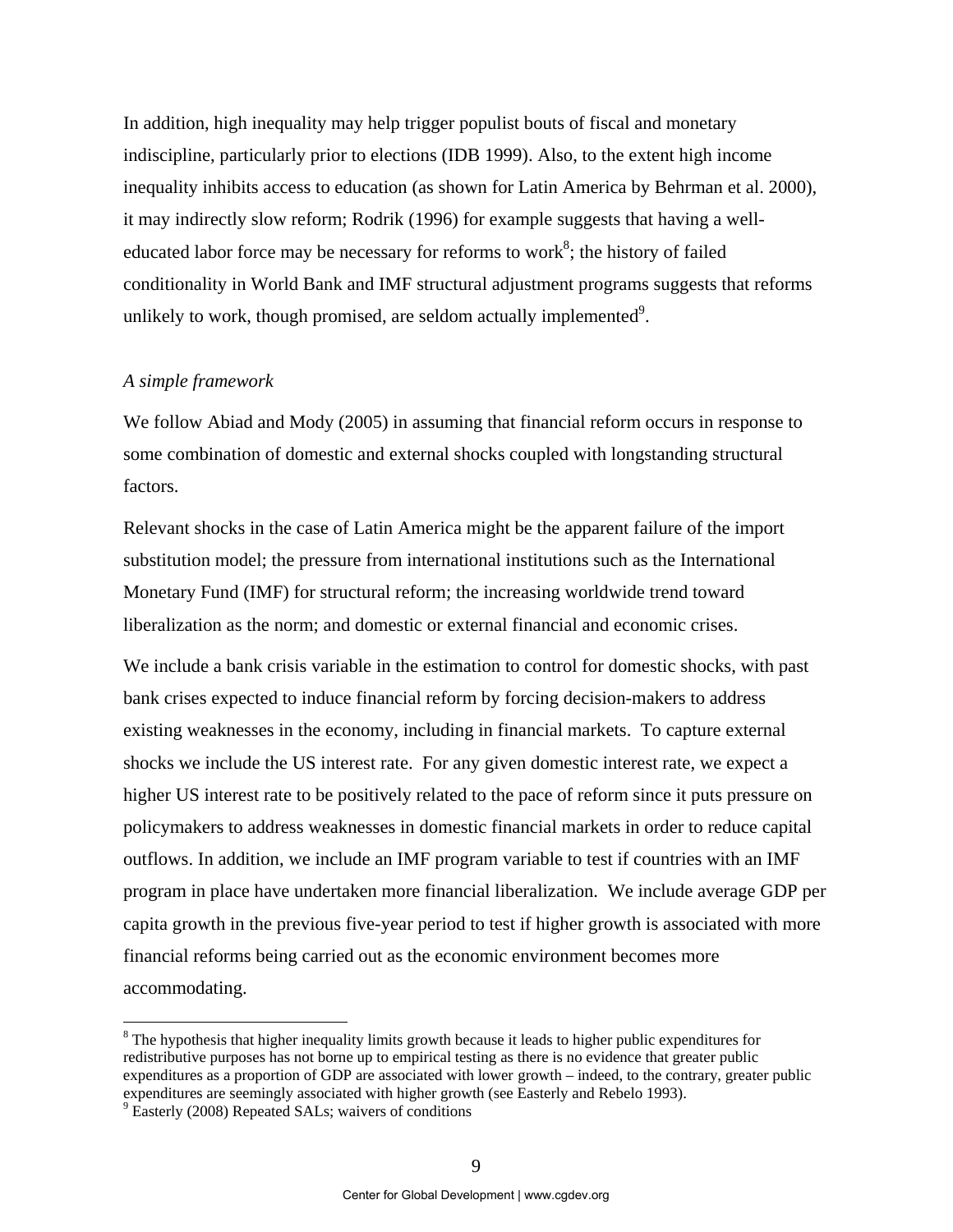To represent structural factors we use two variables: a measure of a country's quality of institutions and schooling inequality. Institutions are likely to influence reforms because the more effective a country's institutions are, the easier it is for a country to initiate and sustain policy shifts. We treat schooling inequality as a structural factor reflecting longstanding and persistent social and political arrangements associated with lack of interest on the part of elites in educating the masses (Lindert 2004), and a lack of accountability of decisionmakers to the population as a whole.<sup>10</sup> We expect higher levels of schooling inequality to postpone financial liberalization and reduce its extent. Financial liberalization can undo privileged access to credit at repressed interest rates and increase competition in banking, and as result tends not to be in the interest of powerful industrial and other groups. Consequently, liberalization is delayed until forced by domestic or external pressures beyond the control of these influential interest groups, or until the economic circumstances change so that liberalization becomes increasingly perceived as sufficiently beneficial. We use an interaction term between the schooling Gini and the bank crisis dummy to test our conjecture that the impetus for a policy shift created by a banking crisis is lower the higher is inequality in a country.

To control for the likely possibility that countries that have liberalized more (score higher on the financial liberalization index) have less scope for further change than countries that have liberalized less we construct a liberalization gap variable. This variable is simply the maximum value of the financial liberalization index (a value of 1) minus the actual value of the liberalization index each period, for each country, following the approach of Fabrizio and Mody (2008).

Figure 4 is a simple scatter plot of the difference in the financial liberalization index between 1973 and 1995 against schooling Gini coefficients in 1970. There seems to be an inverse relationship between financial liberalization and schooling inequality as measured by these variables. That is, higher schooling inequality in 1970 appears to be associated with less financial liberalization having been undertaken for the countries in the sample.

 $10$  Engerman and Sokoloff (2002) suggest that the concentration of wealth in Latin America reflects its initial physical endowment combined with slavery or coercive, but sanctioned use of indigenous labor, which provided no incentive for those in power to provide education to the masses. See Lindert (2004) on the relation between democracy and universal access to schooling in 19<sup>th</sup> century Europe and North America.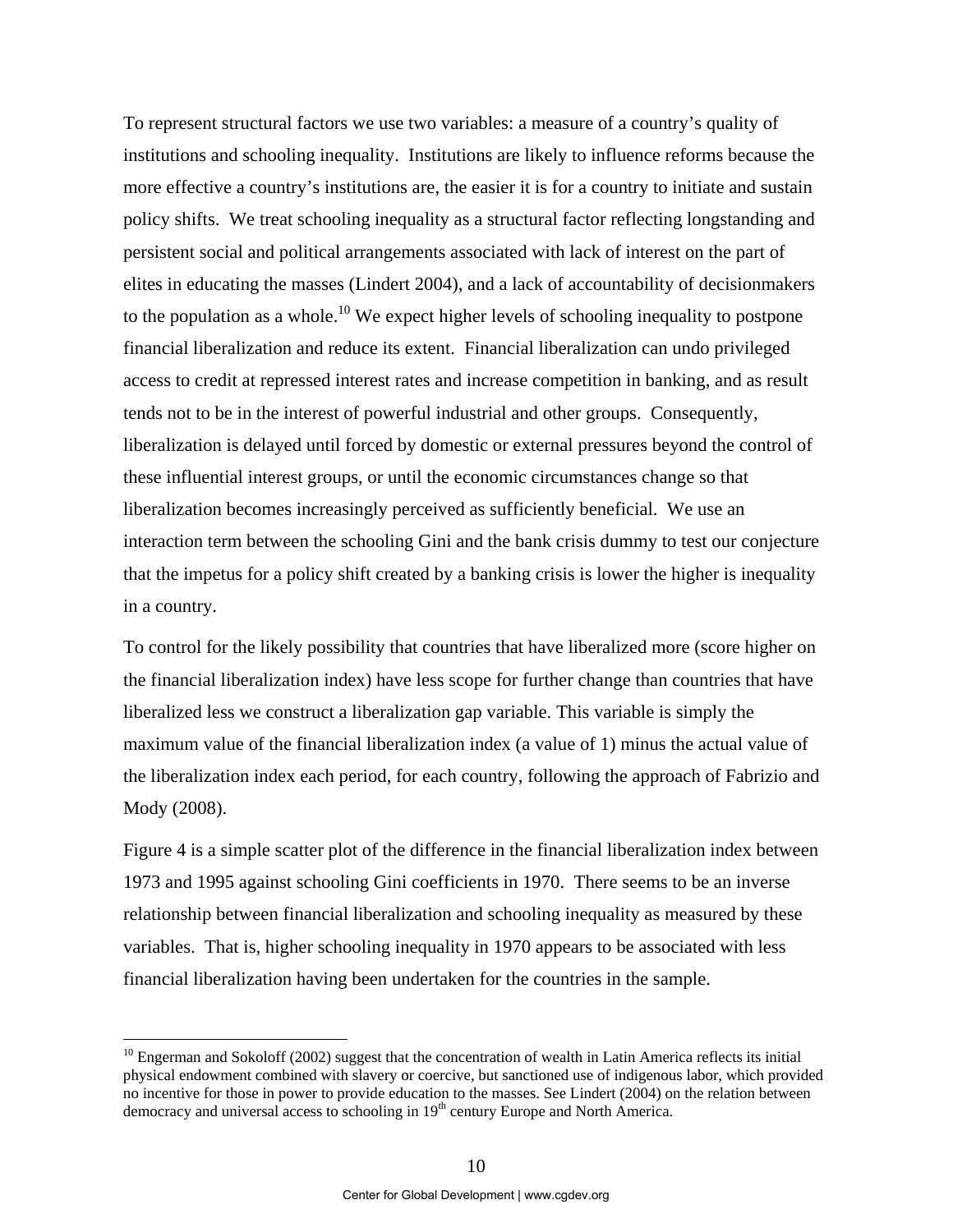#### *Data*

 $\overline{a}$ 

We use the change in the Abiad and Mody (2005) financial liberalization index over each period as the dependent variable in our regressions for a panel of 37 developing and developed countries over the period 1975 to 2000 divided into five 5-year periods (Table  $(A5).^{11}$ 

To test the relationship between inequality and liberalization we use the quinquennial schooling Gini coefficient dataset constructed by Thomas, Wang, and Fan (2001), which has not previously been used in this context.<sup>12</sup> Average years of schooling of the adult population (15 years and older) based on grades completed also comes from Thomas, Wang, and Fan (2001). For institutional quality we use two (out of the three) equally weighted components, "political rights" and "civil liberties", of the Freedom House index (Freedom House 2006). The index runs from 1 to 7 and a higher score indicates worse performance. The data on banking crises are 0/1 dummy variables constructed from the Bordo et al. (2001: 55) study which defines a banking crisis as a period of "financial distress resulting in the erosion of most or all of aggregate banking system capital". Data on the US interest rate are yields on US Treasury securities at 3-month maturity from the Federal Reserve (FR 2006). Real GDP per capita growth is average period growth computed using GDP per capita in constant 2000 US dollars from the World Development Indicators (WDI 2005). Finally, the IMF program dummy variables come from the IMF's *History of Lending Arrangements* (IMF various years). Summary statistics for all variables are shown in Table A2, and correlations in Table A3.

 $11$  The reason we use the Abiad and Mody financial liberalization index rather than the financial component of the Lora structural policies index is that the latter is only available for Latin American countries, and when additional explanatory variables are added the sample size is further reduced. The correlation between the Abiad and Mody financial liberalization index and the financial liberalization component of the Lora structural policies index is high though (0.81).

 $12$  We do not run regressions with income Ginis since there are fewer observations available, which reduces the sample size notably, and for several countries only one or two observations are available. Moreover, many of the existing income Ginis are not comparable across countries since they are based on different geographic coverage, different segments of the population, and different measures of income (e.g. gross versus net).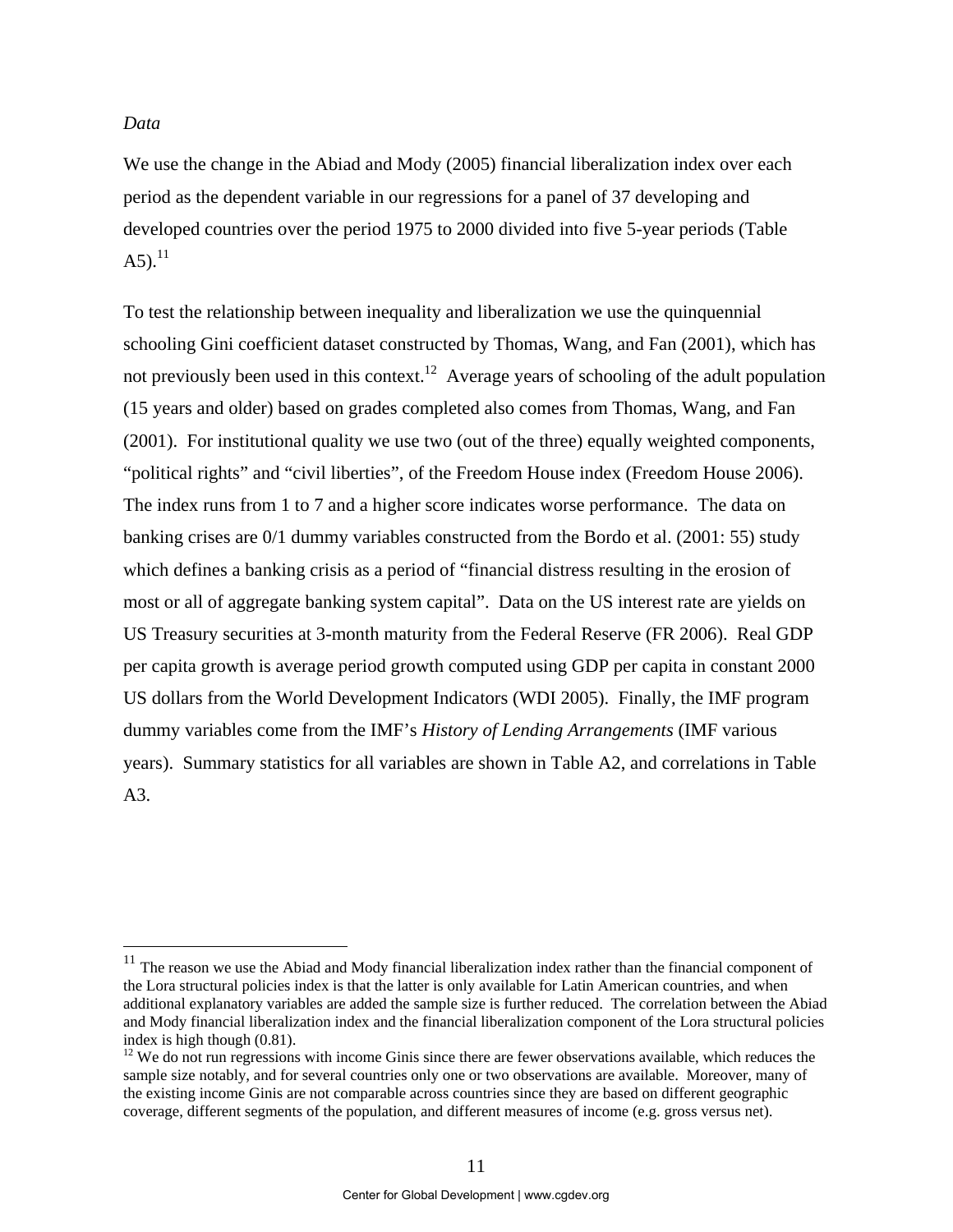

**Figure 4. Financial Reform and Schooling Inequality** 

Sources: Abiad and Mody (2005), Thomas, Wang, and Fan (2001), and authors' calculations.

#### *Regression Results*

 $\overline{a}$ 

We run five panel regressions with country fixed effects using the *change* in the financial liberalization index over each five-year period as the dependent variable.<sup>13</sup> Table 2 shows the results.14

 In Table 2, the estimate of the schooling Gini coefficient is negative, and is significant in column 5 (5% level) where average grades of schooling are also included.<sup>15</sup>

Our key result is that the interaction term between the bank crisis dummy and the schooling Gini is always statistically significant at the 5-10% level, and is negative. This supports the

 $14$  Results using the level of financial liberalization as the dependent variable are available upon request; these suggest that higher schooling inequality may be associated with a lower level of financial liberalization.

<sup>&</sup>lt;sup>13</sup> The 1st period is 1975-1979, the 2nd, 1980-1984, the 3rd 1985-1989, the 4<sup>th</sup> 1990-1994, and the 5th 1995-2000.

<sup>&</sup>lt;sup>15</sup> The schooling Gini and grade of schooling variables are highly negatively correlated, affecting the standard errors and therefore inference, when both variables are included in the model.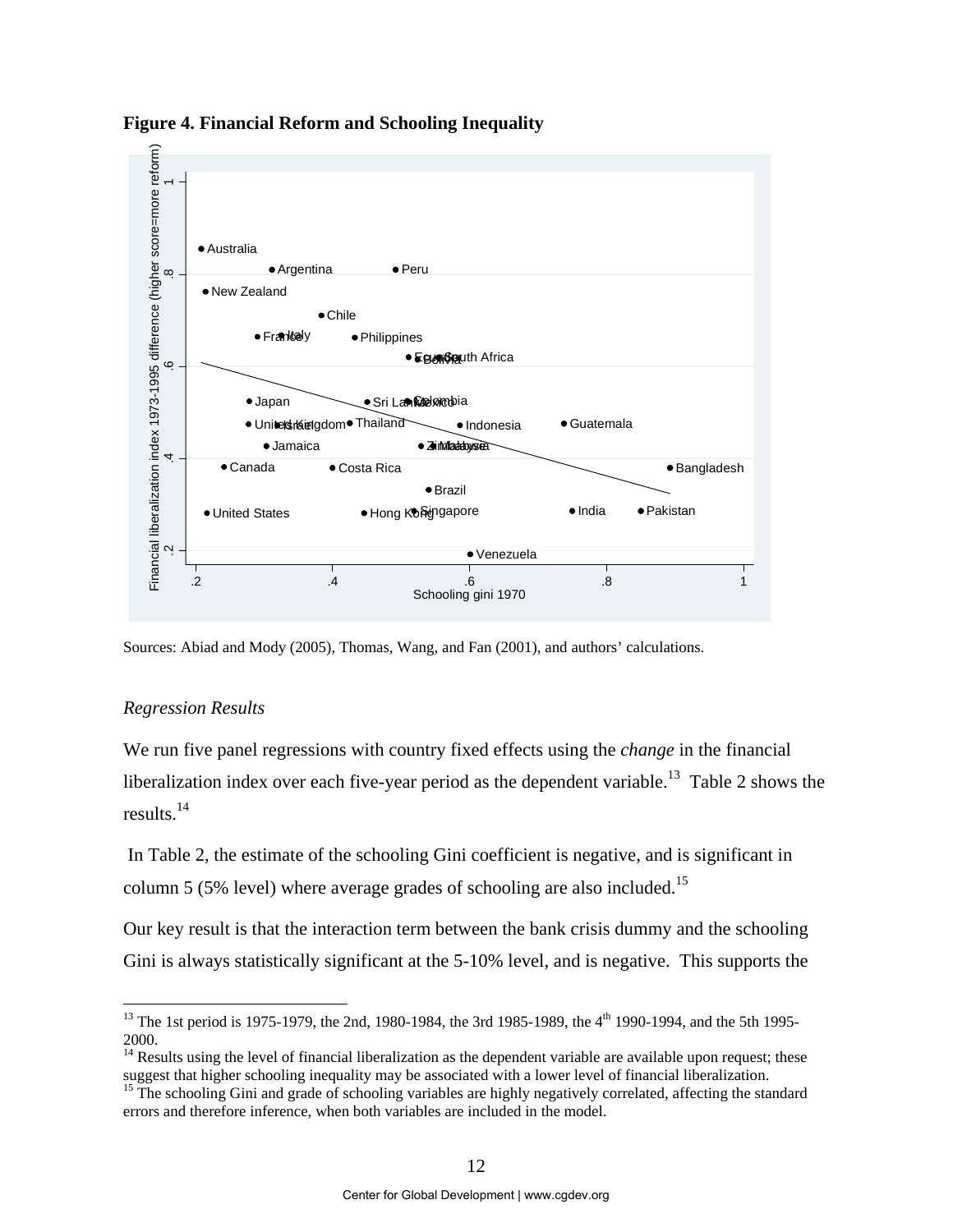idea that given a bank crisis, higher inequality in a country is associated with less financial liberalization being undertaken.

The bank crisis dummy itself, used to capture the relationship between domestic shocks and financial reform, is always positive, and statistically significant (at 5-10%), suggesting that bank crises do provide an impetus for financial reform. The economic size of this effect is large; the move from no crisis to a crisis is associated with a 0.35 (positive) change in the liberalization index (which ranges from 0 to 1).

The coefficient on the liberalization gap variable is always statistically significant (1%) and negative, suggesting that there is not convergence in financial liberalization (for our sample). That is, countries that have more scope for change do not change more on average.

The measure of institutional quality, the Freedom House index, is positive and significant at 5-10% in all specifications. A one standard deviation increase (deterioration) in institutional quality, however, is only associated with a 0.04 improvement in the financial liberalization index. A higher score on the Freedom House index indicates lower quality institutions. Thus, contrary to our initial expectations, worse institutions are associated with more financial liberalization; Bolivia and Peru are examples of countries with relatively poor Freedom House scores where there was major financial liberalization in the 1990s..

Our measure of external shock, the US interest rate, is positive and significant (at 5%) except for when the schooling attainment variable is included. This supports the notion that a higher US interest rate puts pressure on policymakers to undertake liberalization although the size of the effect is small: a 0.03 positive change in the financial liberalization index for a one standard deviation increase in the US interest rate. The dummy for IMF program is also positive, and is significant across specifications (at 5-10%) suggesting that external pressure in the form of an IMF program may lead to a push for financial policy change (although the effect is small).

The real GDP per capita growth rate in the previous five-year period is never significant implying that a more accommodating economic environment, as captured by higher growth, is not associated with liberalization.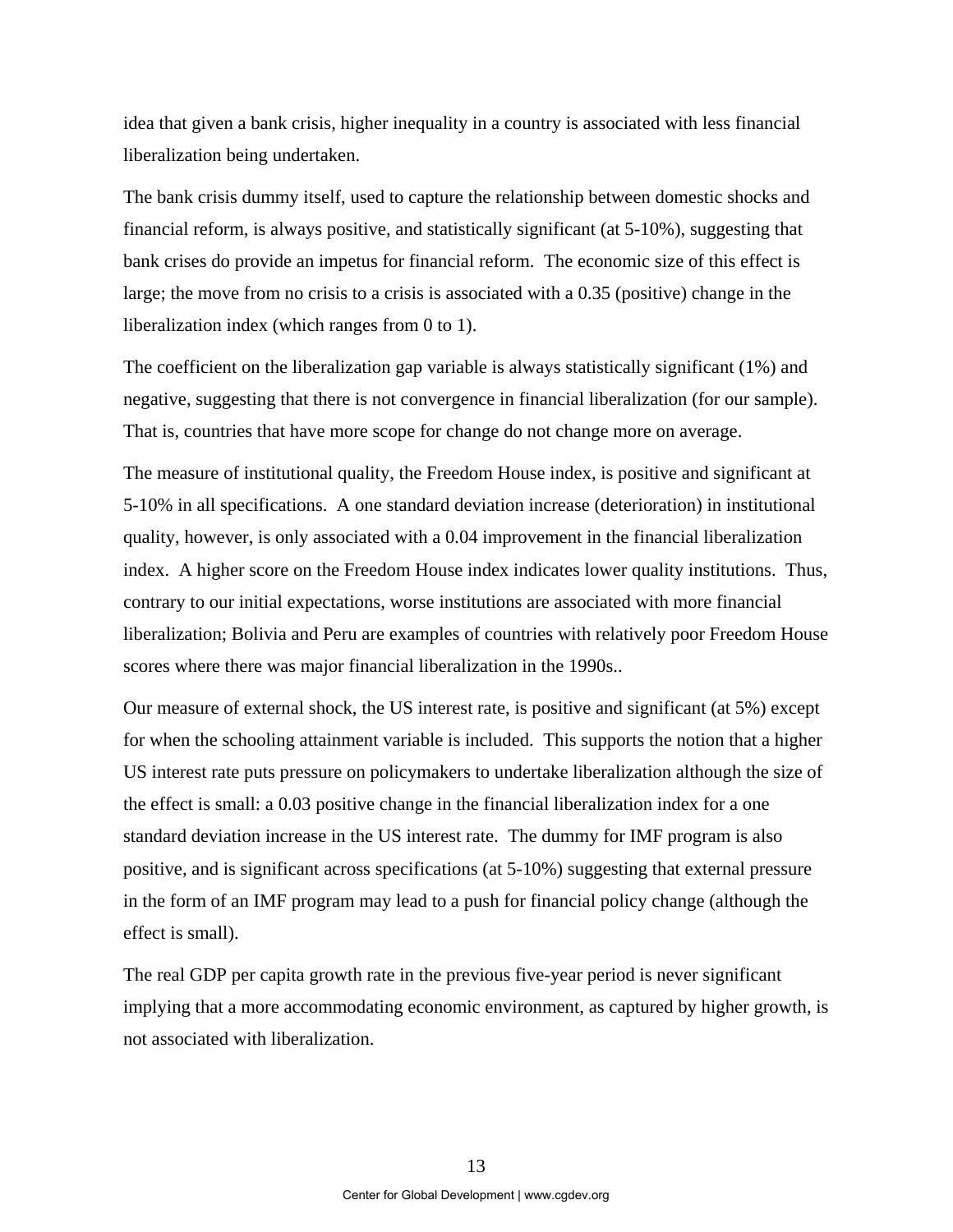|                                          | (1)         | (2)         | (3)                                               | (4)         | (5)         |  |  |
|------------------------------------------|-------------|-------------|---------------------------------------------------|-------------|-------------|--|--|
| Dependent variable:                      |             |             | Financial liberalization index, 5-year difference |             |             |  |  |
| liberalization gap                       | $-0.364***$ | $-0.388***$ | $-0.385***$                                       | $-0.456***$ | $-0.496***$ |  |  |
|                                          | (0.080)     | (0.079)     | (0.079)                                           | (0.084)     | (0.084)     |  |  |
| schooling Gini $(15+)$                   | $-0.196$    | $-0.160$    | $-0.0702$                                         |             | $-1.168***$ |  |  |
|                                          | (0.30)      | (0.31)      | (0.31)                                            |             | (0.44)      |  |  |
| <b>Freedom House index</b>               | $0.0294**$  | $0.0266**$  | $0.0260**$                                        | $0.0225**$  | $0.0195*$   |  |  |
|                                          | (0.012)     | (0.011)     | (0.011)                                           | (0.011)     | (0.011)     |  |  |
| GDP per capita growth (previous period)  | 0.00273     | 0.00300     | 0.00175                                           | 0.000193    | 0.000104    |  |  |
|                                          | (0.0052)    | (0.0052)    | (0.0052)                                          | (0.0053)    | (0.0053)    |  |  |
| <b>IMF</b> program (previous period)     | $0.0590*$   | $0.0622**$  | $0.0646**$                                        | $0.0620**$  | $0.0573**$  |  |  |
|                                          | (0.030)     | (0.028)     | (0.029)                                           | (0.029)     | (0.029)     |  |  |
| <b>US</b> interest rate                  | $0.0137**$  | $0.0144**$  | $0.0141**$                                        | 0.0102      | 0.00746     |  |  |
|                                          | (0.0060)    | (0.0061)    | (0.0062)                                          | (0.0066)    | (0.0067)    |  |  |
| bank crisis (previous period)            |             | $0.0549*$   | $0.201**$                                         | $0.222**$   | $0.186**$   |  |  |
|                                          |             | (0.029)     | (0.089)                                           | (0.085)     | (0.087)     |  |  |
| interaction bank crisis & schooling Gini |             |             | $-0.352*$                                         | $-0.398**$  | $-0.319*$   |  |  |
|                                          |             |             | (0.19)                                            | (0.18)      | (0.19)      |  |  |
| years of schooling $(15+)$               |             |             |                                                   | $-0.0486*$  | $-0.128***$ |  |  |
|                                          |             |             |                                                   | (0.028)     | (0.040)     |  |  |
| <b>Constant</b>                          | 0.157       | 0.144       | 0.112                                             | $0.478**$   | $1.520***$  |  |  |
|                                          | (0.11)      | (0.11)      | (0.11)                                            | (0.23)      | (0.44)      |  |  |
| <b>Observations</b>                      | 179         | 179         | 179                                               | 179         | 179         |  |  |
| <b>Number of countries</b>               | 37          | 37          | 37                                                | 37          | 37          |  |  |
| <b>R-squared</b>                         | 0.27        | 0.29        | 0.30                                              | 0.32        | 0.35        |  |  |

### **Table 2. Regression Results with Financial Liberalization Index, First Difference**

Note: Robust standard errors in parentheses. \* significant at 10%; \*\*significant at 5%; \*\*\*significant at 1%. On the Freedom House index a higher score indicates lower institutional quality.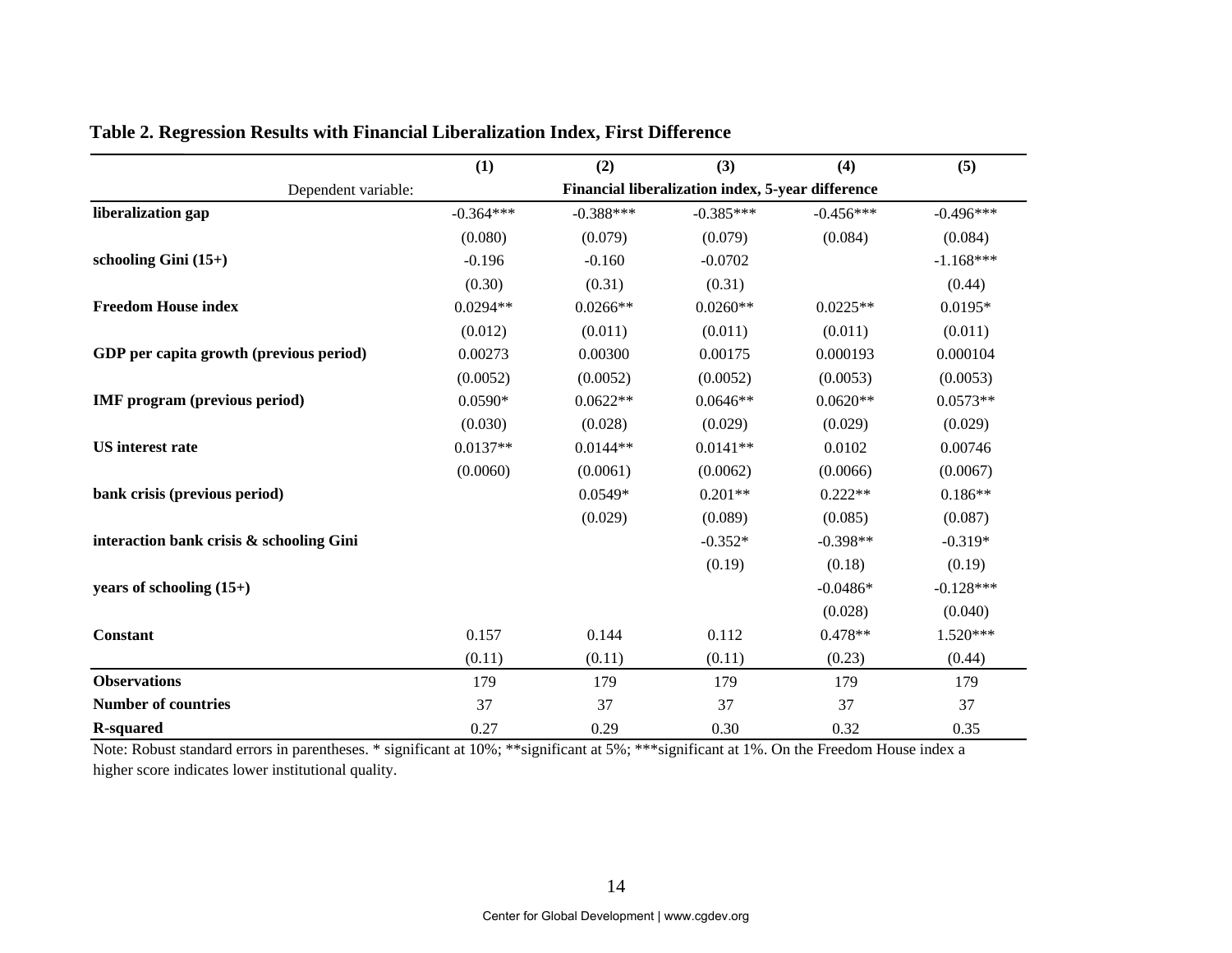#### **Conclusion**

In a highly unequal setting, powerful interests are more likely to dominate politics, pushing for policies that protect privileges rather than foster competition and growth. It may also be the case that political elites are reluctant to push for and undertake financial liberalization until they know its likely benefits, or until they are forced to do so in the face of adverse domestic or external shocks. For our sample of 37 developing and developed countries, domestic and external shocks are associated with more financial reform being undertaken, and higher schooling inequality reduces the impetus for policy change brought on by bank crises.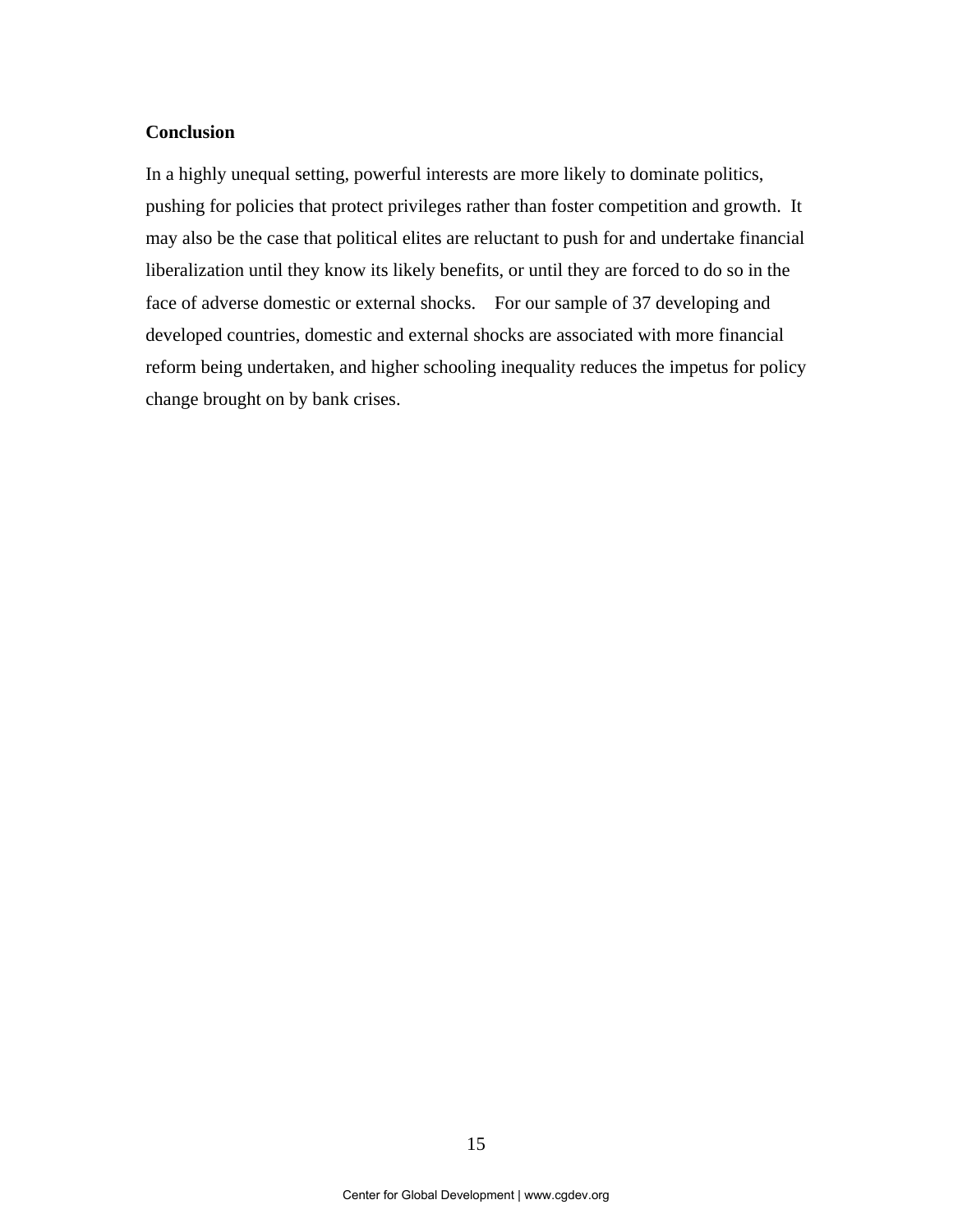#### **References**

Abiad, Abdul and Ashoka Mody. 2005. "Financial Reform: What Shakes It? What Shapes It?" *American Economic Review* 95(1): 66-88.

Behrman, Jere, Nancy Birdsall, and Miguel Szekely. 2000. "Intergenerational Mobility in Latin America: Deeper Markets and Better Schools Make a Difference." In Birdsall, N and C. Graham, Eds., *New Markets, New Opportunities? Economic and Social Moblity in a Changing World*. Washington, DC: The Brookings Institution and Carnegie Endowment for International Peace.

Behrman, Jere, Nancy Birdsall, and Miguel Szekely. 2007. "Economic Policy and Wage Differentials in Latin America." *Economic Development and Cultural Change* 56(1): 57-97.

Birdsall, Nancy and Juan Luis Londoño. 1997. "Asset Inequality Matters: An Assessment of the World Bank's Approach to Poverty Reduction." *American Economic Review* 87(2): 32-37, Papers and Proceedings of the Hundred and Fourth Annual Meeting of the American Economic Association.

Bordo, Michael, Barry Eichengreen, Daniela Klingebiel, and Maria Soledad Martinez-Peria. 2001. "Financial Crises From the Last 120 Years. Is the Crisis Problem Growing More Severe?" Economic Policy: A European Forum 32 (April): 51-82. Web appendix <http://www.economic-policy.org/pdfs/WebAppendices/bordo.pdf>

Carter, Michael. 2004. "Land Ownership Inequality and the Income Distribution Consequences of Economic Growth." In Cornia, G. A., Ed., *Inequality, Poverty, and Growth in an Era of Liberalization and Globalization.* New York, NY: Oxford University Press.

Chinn, Menzie, D. and Hiro Ito. 2008. "A New Measure of Financial Openness." *Journal of Comparative Policy Analysis* 10(3): 309-322.

Cornia, Giovanni Andrea and Julius Court. 2001. "Inequality, Poverty and Growth in the Era of Liberalization and Globalization." WIDER Policy Brief 4. Helsinki: World Institute for Development Economics Research.

De Janvry, Alain and Elisabeth Sadoulet. 1999. "Rural Development in Latin America: Relinking Povery Reduction to Growth." In Lipton, M. and J. van der Gaag, Eds., *Including the Poor.* Washington, DC: World Bank.

Easterly, William. 2008. "Can the West Save Africa?" Brookings Global Economy and Development Working Paper 27. Washington, DC: Brookings Institution.

Easterly, William. 2002. "Inequality Does Cause Underdevelopment: New Evidence." CGD Working Paper 1. Washington, DC: Center for Global Development.

Easterly, Willam and Sergio Rebelo. 1993. "Fiscal Policy and Economic Growth: An Empirical Investigation." *Journal of Monetary Economics* 32(3): 417-458.

Engerman, Stanley, L. and Kenneth L. Sokoloff. 2002. "Factor Endowments, Inequality and Paths of Development Among New World Economies." NBER Working Paper 9259. Boston, MA: National Bureau of Economic Research.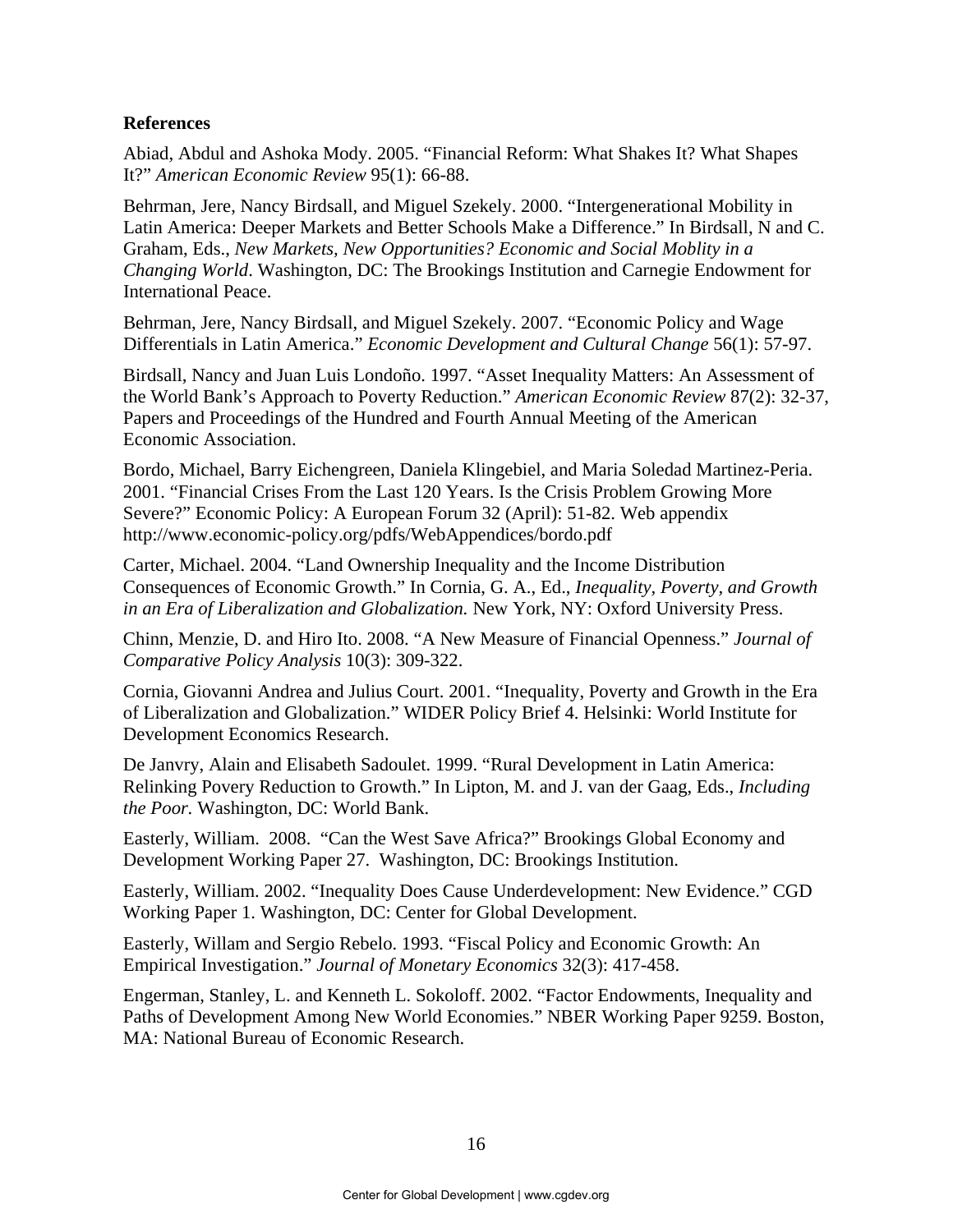Fabrizio, Stefania and Ashoka Mody. 2008. "Breaking the Impediments to Budgetary Reforms: Evidence from Europe." IMF Working Paper 08/82. Washington, DC: International Monetary Fund.

FR. 2006. Series H.15 Selected Interest Rates. Available at <http://www.federalreserve.gov/datadownload/Choose.aspx?rel=H.15>

Freedom House. 2006. Freedom in the World Rankings: 1972-2005 Dataset. Available at <http://www.freedomhouse.org/template.cfm?page=15>

IDB. 1999. *Facing Up to Inequality in Latin America. Report on Economic and Social Progress in Latin America, 1998-1999*. Washington, DC: Inter-American Development Bank.

IMF. Various years. *History of Lending Arrangements. Treasurer's Department.* Available by country at [www.imf.org](http://www.imf.org) 

Lindert, Peter H. 2004. *Growing Public: Social Spending and Economic Growth Since the Eighteenth Century.* Cambridge, UK: Cambridge University Press.

Lora, Eduardo. 2001. "Structural Reforms in Latin America: What Has Been Reformed and How To Measure It." IDB Research Department Working Paper 348. Washington, DC: Inter-American Development Bank.

Lora, Eduardo and Ugo Panizza. 2002. "Structural Reforms in Latin America Under Scrutiny." IDB Research Department Working Paper 470. Washington, DC: Inter-American Development Bank.

Morley, Samuel, A., Roberto Machado, and Stefano Pettinato. 1999. "Indexes of Structural Reform in Latin America." *Serie Reformas Economicas* 12.

Rodrik, Dani. 1996. "Understanding Economic Policy Reform." *Journal of Economic Literature* 34(1): 9-41.

Thomas, Vinod, Yan Wang, Xibo Fan. 2001. "Measuring Education Inequality: Gini Coefficients of Education for 140 countries, 1960-2000." World Bank Policy Research Working Paper 2525, later published in Journal of Education Planning and Administration  $17(1): 5-33.$ 

WDI. 2005. World Development Indicators Database. Washington, DC: World Bank.

WIID 2a. 2005. World Income Inequality Database V 2.0a, June 2005. Helsinki: World Institute for Development Economics Research.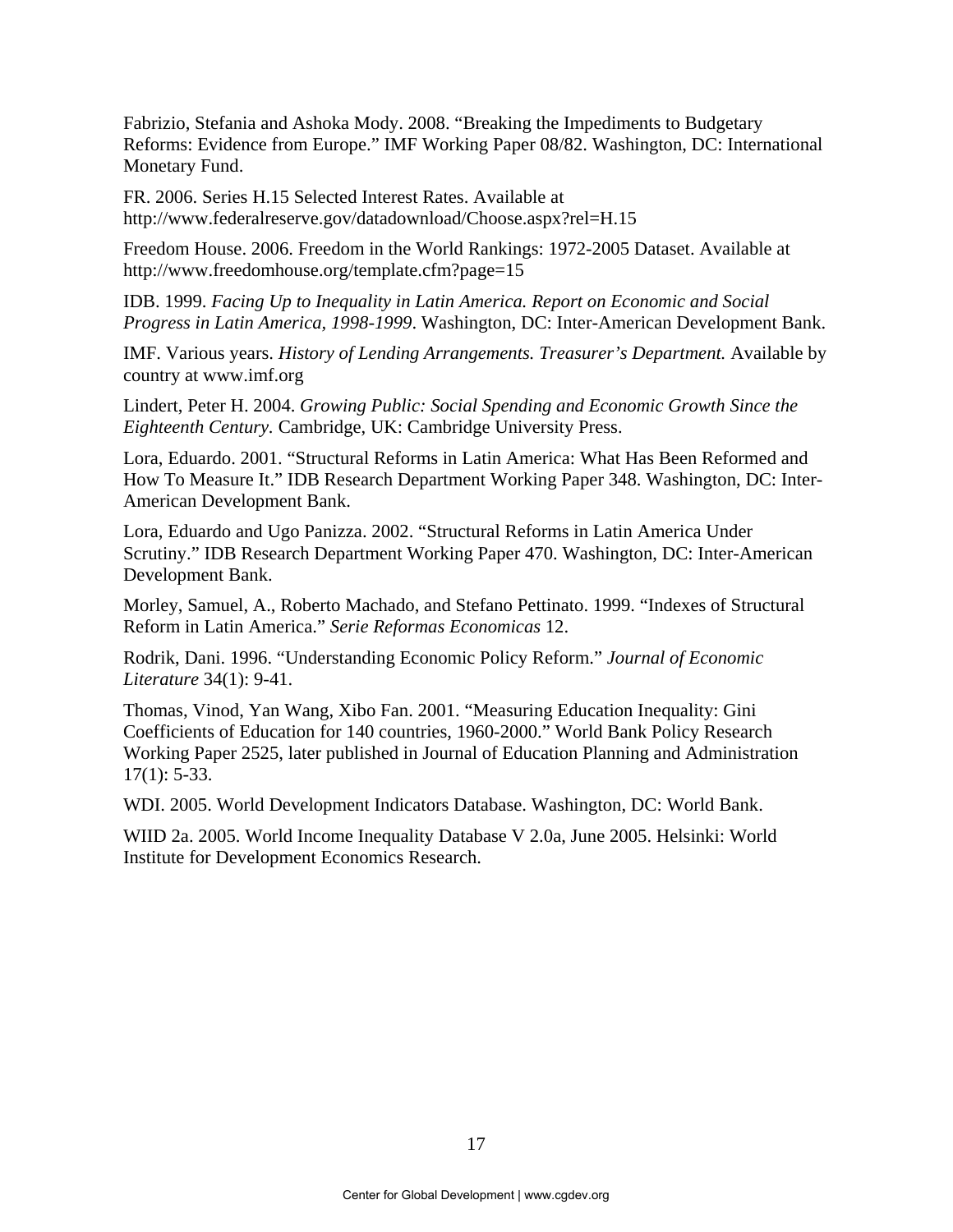### **Appendix**

# **Table A1. Latin America: Degree of Liberalization by Area 1985 and 1995**

| 1985                             | <b>General reform index</b>                                                      | <b>Trade index</b>                                                                    | <b>Financial index</b>                                                                        | <b>Tax index</b>                                                                       | <b>Privatization index</b> | <b>Labor index</b>                                                                                        |
|----------------------------------|----------------------------------------------------------------------------------|---------------------------------------------------------------------------------------|-----------------------------------------------------------------------------------------------|----------------------------------------------------------------------------------------|----------------------------|-----------------------------------------------------------------------------------------------------------|
| High<br>(above regional average) | Chile, Uruguay,<br>Paraguay, El Salvador,<br>Guatemala, Argentina                | Bolivia, Chile, El<br>Salvador, Paraguay,<br>Argentina, Uruguay,<br>Mexico            | Chile, Uruguay,<br>Honduras, Brazil,<br>Venezuela, El Salvador,<br>Guatemala                  | Uruguay, Chile,<br>Honduras, Guatemala,<br>Colombia, Ecuador,<br><b>Bolivia</b>        | n/a                        | Brazil, Colombia, Chile,<br>Guatemala, Peru,<br>Ecuador, Costa Rica,<br>Argentina, Nicaragua,<br>Paraguay |
| Low<br>(below regional average)  | Ecuador, Costa Rica,<br>Colombia, Mexico,<br>Bolivia, Venezuela,<br>Peru, Brazil | Venezuela, Guatemala,<br>Costa Rica, Nicaragua,<br>Peru, Ecuador,<br>Colombia, Brazil | Bolivia, Peru, Paraguay,<br>Argentina, Mexico,<br>Costa Rica, Colombia,<br>Nicaragua, Ecuador | Venezuela, Paraguay,<br>Costa Rica, Peru,<br>Mexico, El Salvador,<br>Argentina, Brazil | n/a                        | El Salvador, Honduras,<br>Mexico, Venezuela,<br>Uruguay, Bolivia                                          |
| <b>Group average</b>             | 0.325                                                                            | 0.491                                                                                 | 0.249                                                                                         | 0.335                                                                                  | n/a                        | 0.546                                                                                                     |

| 1995                             | <b>General reform index</b>                                                             | <b>Trade index</b>                                                                                             | <b>Financial index</b>                                                                      | <b>Tax index</b>                                                                                              | <b>Privatization index</b>                                                                                               | <b>Labor</b> index                                                                                        |
|----------------------------------|-----------------------------------------------------------------------------------------|----------------------------------------------------------------------------------------------------------------|---------------------------------------------------------------------------------------------|---------------------------------------------------------------------------------------------------------------|--------------------------------------------------------------------------------------------------------------------------|-----------------------------------------------------------------------------------------------------------|
| High<br>(above regional average) | Bolivia, Peru, Argentina,<br>Chile, Nicaragua,<br>Paraguay, Costa Rica,<br>Ecuador      | Bolivia, Chile,<br>Venezuela, Colombia,<br>Paraguay, Mexico                                                    | Argentina, Bolivia,<br>Chile, Paraguay,<br>Mexico, Uruguay,<br>Nicaragua, Peru              | Paraguay, Guatemala,<br>Costa Rica, Ecuador,<br>Venezuela, Chile,<br>Honduras, El Salvador,<br><b>Bolivia</b> | Bolivia, Mexico, Peru,<br>Nicaragua, Argentina                                                                           | Colombia, Brazil,<br>Guatemala, Chile, Peru,<br>Ecuador, Costa Rica,<br>Paraguay, Nicaragua,<br>Argentina |
| Low<br>(below regional average)  | Mexico, Colombia,<br>Brazil, Guatemala,<br>Honduras, El Salvador,<br>Venezuela, Uruguay | Ecuador, Uruguay, Peru,<br>Honduras, Nicaragua, El<br>Salvador, Argentina,<br>Brazil, Guatemala,<br>Costa Rica | Costa Rica, Venezuela,<br>El Salvador, Ecuador,<br>Colombia, Brazil,<br>Guatemala, Honduras | Brazil, Uruguay,<br>Colombia, Peru,<br>Nicaragua, Mexico,<br>Argentina                                        | Honduras, Venezuela,<br>Brazil, Colombia, Chile,<br>Costa Rica, Ecuador,<br>Paraguay, Uruguay,<br>Guatemala, El Salvador | Honduras, El Salvador,<br>Mexico, Venezuela,<br>Uruguay, Bolivia                                          |
| <b>Group average</b>             | 0.536                                                                                   | 0.878                                                                                                          | 0.651                                                                                       | 0.469                                                                                                         | 0.149                                                                                                                    | 0.534                                                                                                     |

Note: Within boxes, countries with the highest index are listed first, followed by the country with the second highest index etc.

Source: Lora (2001).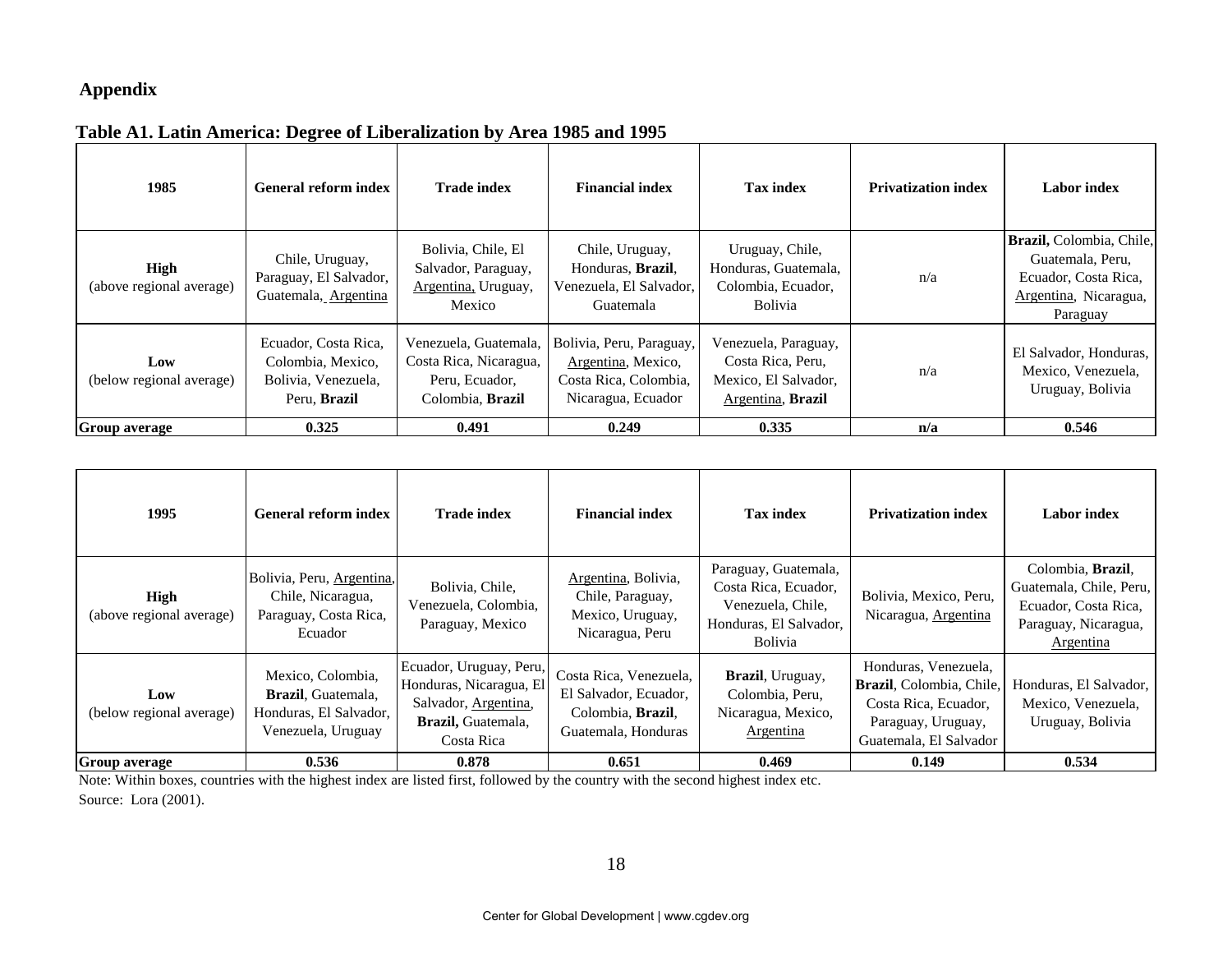### **Table A2. Summary Statistics**

|                                                   | mean | median | standard<br>deviation | min     | max  | observations |
|---------------------------------------------------|------|--------|-----------------------|---------|------|--------------|
| financial liberalization index, 5 year difference | 0.57 | 0.62   | 0.28                  | 0.00    | 1.00 | 179          |
| reform gap                                        | 0.49 | 0.48   | 0.29                  | 0.00    | 1.00 | 179          |
| schooling Gini $(15+)$                            | 0.41 | 0.39   | 0.15                  | 0.12    | 0.81 | 179          |
| years of schooling $(15+)$                        | 6.5  | 6.0    | 2.5                   | 1.9     | 12.1 | 179          |
| bank crisis                                       | 0.2  | 0.0    | 0.4                   | 0.0     | 1.0  | 179          |
| freedom house index                               | 3.1  | 3.0    | 1.5                   | 1.0     | 7.0  | 179          |
| <b>IMF</b> program                                | 0.3  | 0.0    | 0.5                   | 0.0     | 1.0  | 179          |
| <b>US</b> interest rate                           | 7.6  | 7.5    | 2.2                   | 5.5     | 11.6 | 179          |
| GDP per capita growth $(\% )$                     | 1.99 | 1.95   | 2.44                  | $-4.39$ | 8.63 | 179          |

#### **Table A3. Correlations**

|                                | financial               | reform  | schooling       | years of             | bank    | freedom        | <b>IMF</b> | <b>US</b>        | GDP per                 |
|--------------------------------|-------------------------|---------|-----------------|----------------------|---------|----------------|------------|------------------|-------------------------|
|                                | liberalization<br>index | gap     | Gini<br>$(15+)$ | schooling<br>$(15+)$ | crisis  | house<br>index | program    | interest<br>rate | capita growth<br>$(\%)$ |
| financial liberalization index |                         |         |                 |                      |         |                |            |                  |                         |
| reform gap                     | $-0.87$                 | 1.00    |                 |                      |         |                |            |                  |                         |
| schooling Gini $(15+)$         | $-0.62$                 | 0.59    | 1.00            |                      |         |                |            |                  |                         |
| years of schooling $(15+)$     | 0.67                    | $-0.65$ | $-0.92$         | 1.00                 |         |                |            |                  |                         |
| bank crisis                    | $-0.19$                 | 0.25    | 0.06            | $-0.16$              | 1.00    |                |            |                  |                         |
| freedom house index            | $-0.35$                 | 0.35    | 0.63            | $-0.65$              | 0.14    | 1.00           |            |                  |                         |
| <b>IMF</b> program             | $-0.25$                 | 0.24    | 0.17            | $-0.22$              | 0.20    | 0.17           | 1.00       |                  |                         |
| US interest rate               | $-0.55$                 | 0.55    | 0.13            | $-0.18$              | 0.09    | 0.11           | 0.01       | 1.00             |                         |
| GDP per capita growth $(\% )$  | 0.07                    | $-0.13$ | $-0.01$         | 0.05                 | $-0.08$ | 0.18           | $-0.15$    | 0.07             | 1.00                    |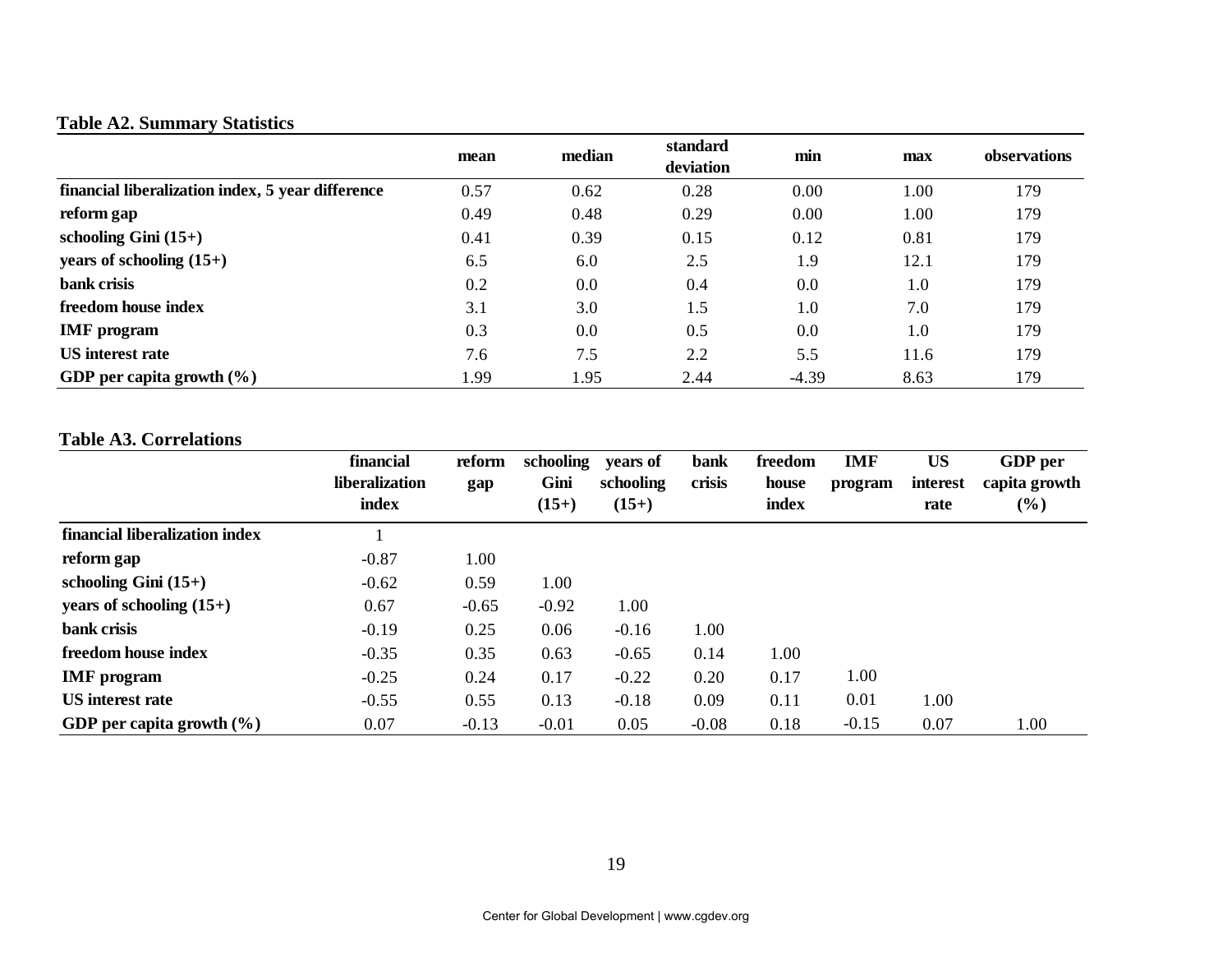## **Table A4. Sample countries**

| ruore 11 ii bumpre countries |                      |
|------------------------------|----------------------|
| Argentina                    | Jamaica              |
| Australia                    | Japan                |
| Bangladesh                   | Korea                |
| <b>Bolivia</b>               | Malaysia             |
| <b>Brazil</b>                | Mexico               |
| Canada                       | New Zealand          |
| Chile                        | Pakistan             |
| Colombia                     | Peru                 |
| Costa Rica                   | Philippines          |
| Ecuador                      | Singapore            |
| Egypt                        | South Africa         |
| France                       | Sri Lanka            |
| Germany                      | Thailand             |
| Ghana                        | Turkey               |
| Guatemala                    | United Kingdom       |
| India                        | <b>United States</b> |
| Indonesia                    | Uruguay              |
| Israel                       | Venezuela            |
| Italy                        |                      |